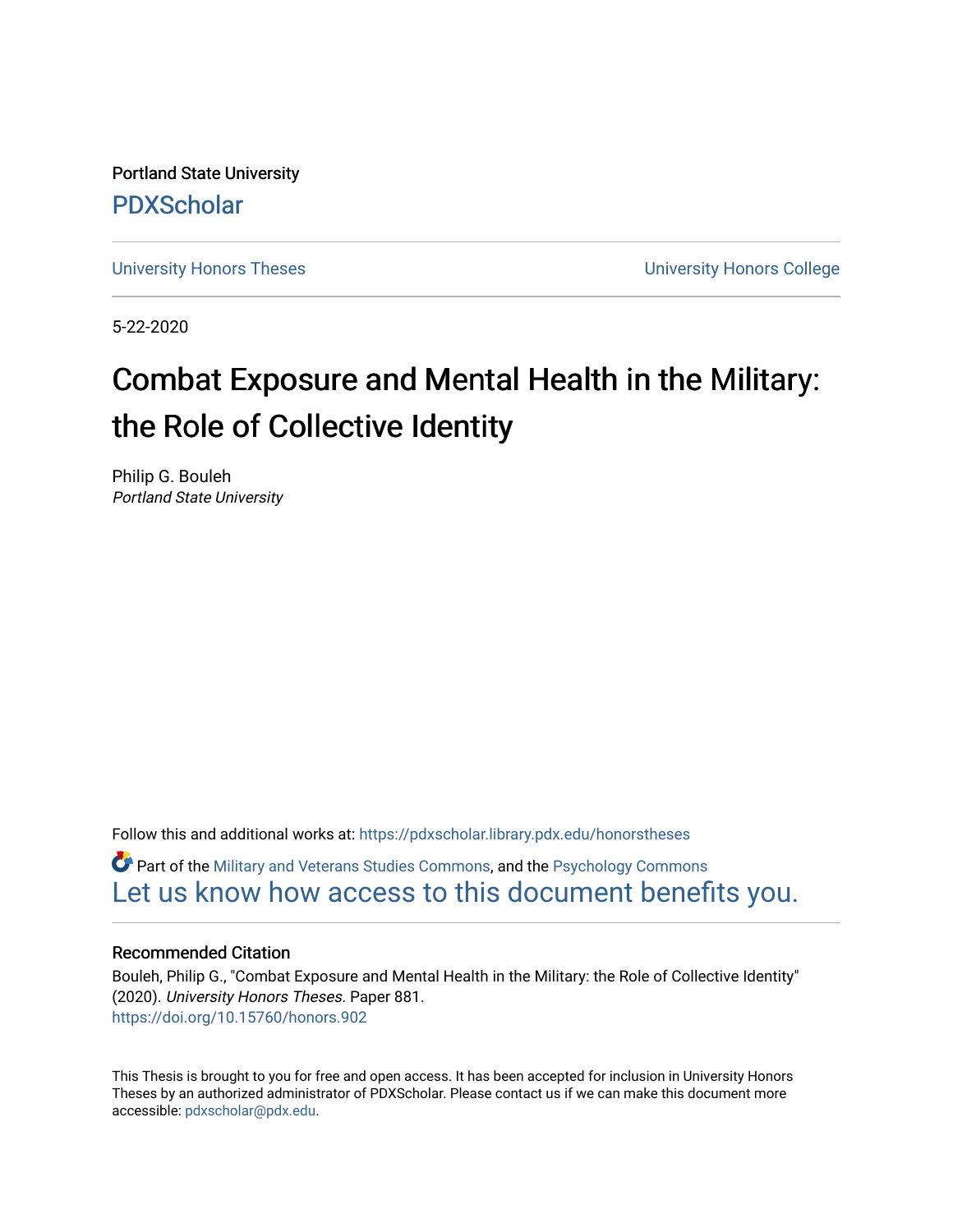# Combat Exposure and Mental Health in the Military: The Role of Collective Identity

By

Philip Bouleh

An undergraduate honors thesis submitted in partial fulfilment of the requirements for a

Bachelor of Science

in

University Honors

and

Psychology

Thesis Advisor

Cynthia Mohr, Ph.D.

Portland State University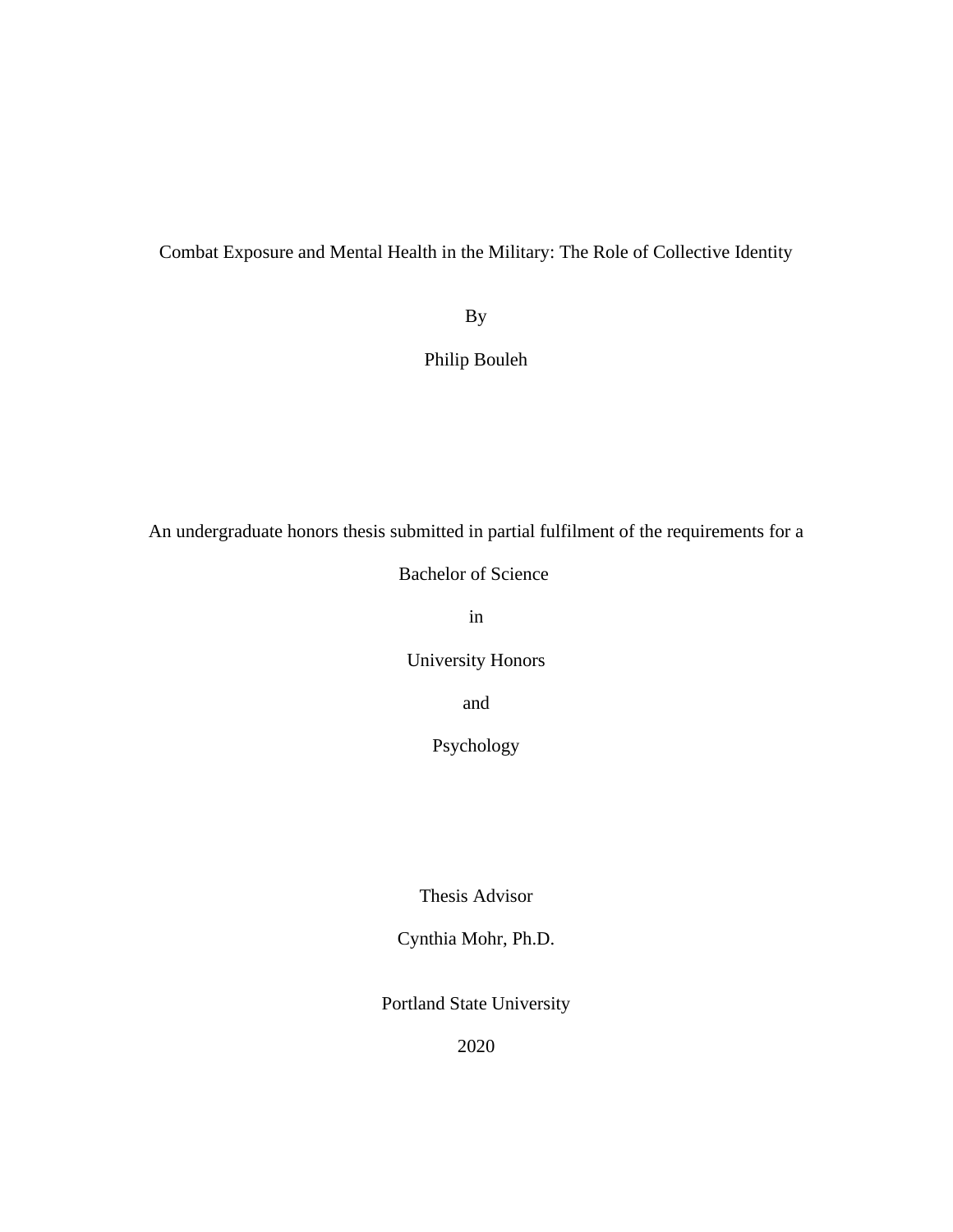The Role of Collective Identity in the Military

# **Dedication**

I dedicate this to my brother in law, SSG Ian A. Carroll, United States Army Special Forces and his wife Amy Carroll. Your sacrifices mean everything. Thank you.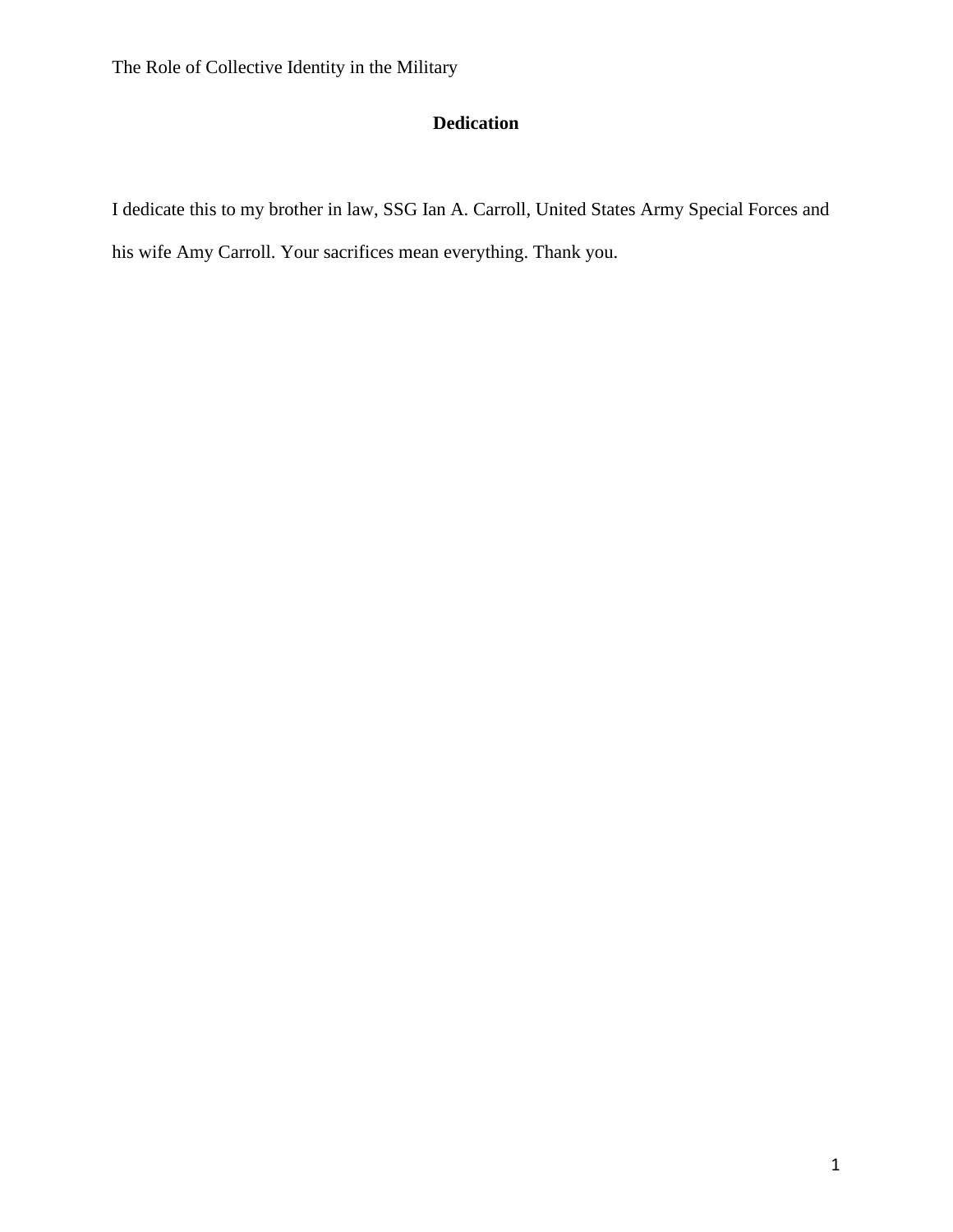# **Acknowledgments**

I would like to acknowledge Cynthia Mohr and Cameron McCabe for their generous guidance throughout the writing process of this thesis, without whom this project would not be possible. I would also like to acknowledge Todd Bodner and Leslie Hammer for kindly providing me with access to the SERVe data.

The U.S. Army Medical Research Acquisition Activity, 820 Chandler Street, Fort Detrick MD 21702-5014 is the awarding and administering acquisition office. This work was supported by the Office of the Assistant Secretary of Defense for Health Affairs, through the USAMRMC Broad Agency Announcement under Award No. W81XWH-13-2-0020. Opinions, interpretations, conclusions and recommendations are those of the author and are not necessarily endorsed by the Department of Defense.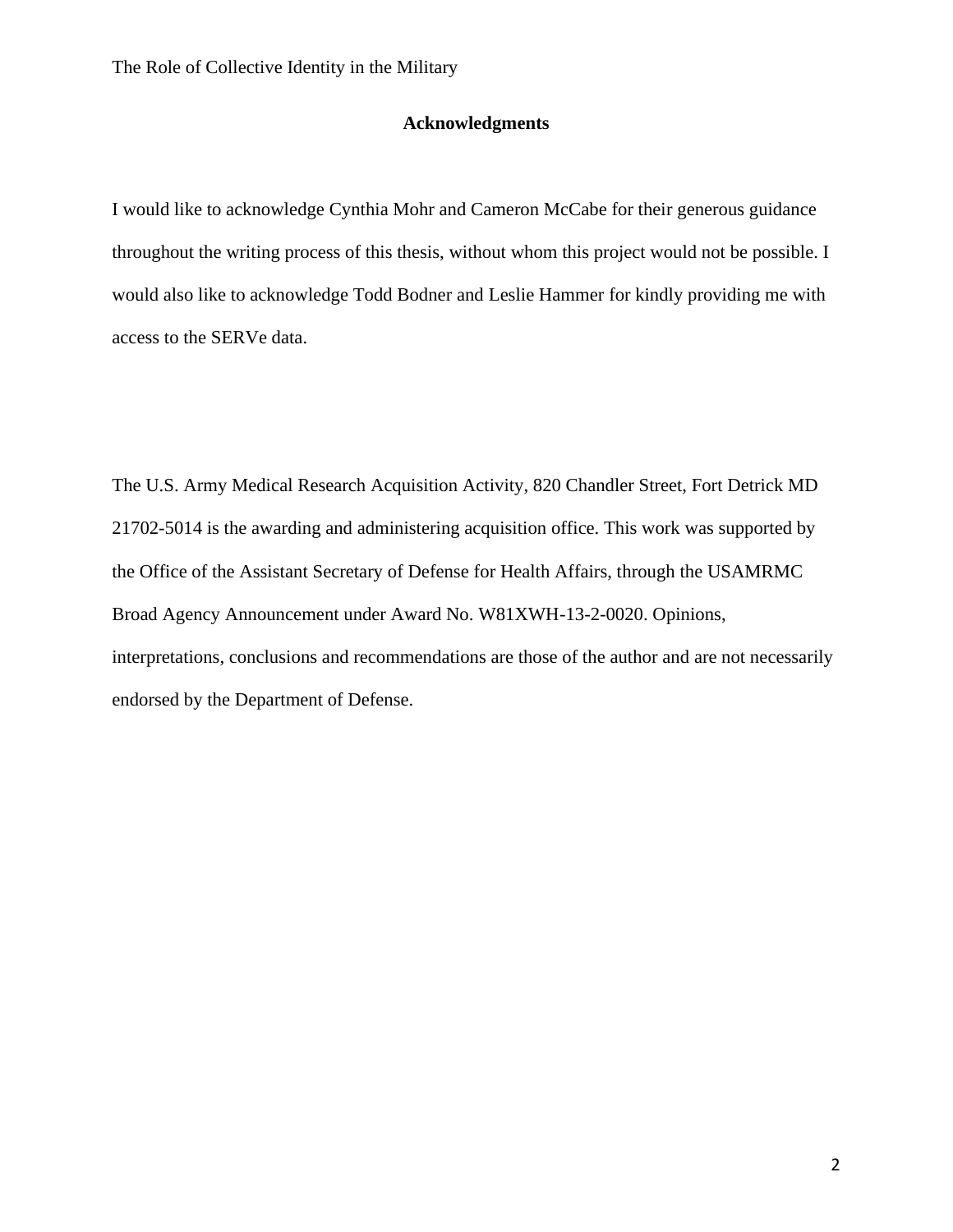# **Table of Contents**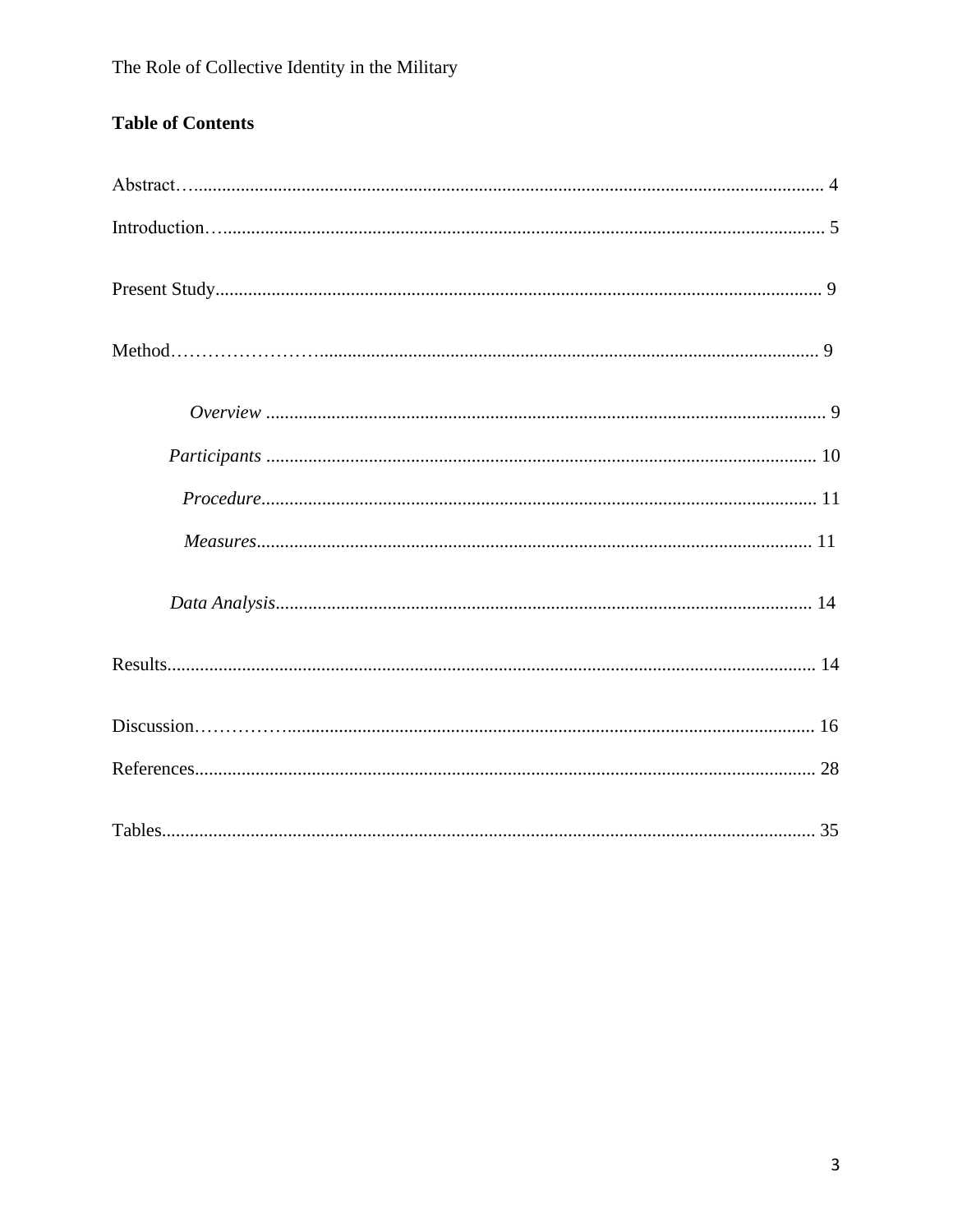#### **Abstract**

Significant evidence links combat exposure to psychiatric disorders and poor mental health outcomes in service members, creating the need to elucidate the factors associated with promoting psychological health and resilience in the military. Social identity theory postulates that an individual's identification with a group, such as the military, can be instrumental in the provision of a sense of belongingness that is crucial for social integration, meaning and support during times of difficulty. This study examined how collective military identification interacted with the effects of combat exposure on mental health outcomes, in light of the protective capacity of social belongingness to support psychological health and resilience. I conducted a secondary analysis on a sample of 430 veterans and active duty reservists representing all branches of the military, who had deployed at least once. I hypothesized that collective military identity would provide a buffer against the deleterious effect of combat exposure on mental health, such that those with stronger levels of collective military identification would show a weaker relationship between combat exposure and poor mental health outcomes – assessed in terms of PTSD, psychological distress and perceived stress. My results indicated that collective military identity and combat exposure were both significantly and positively associated with PTSD symptoms; however, collective military identity did not buffer the effect. The findings present an unexpected, positive relationship between collective military identity and PTSD symptoms in veterans and reservists with the need for future research to further clarify this relationship.

*Keywords:* military, veterans, social identity theory, collective identity, combat exposure, **PTSD**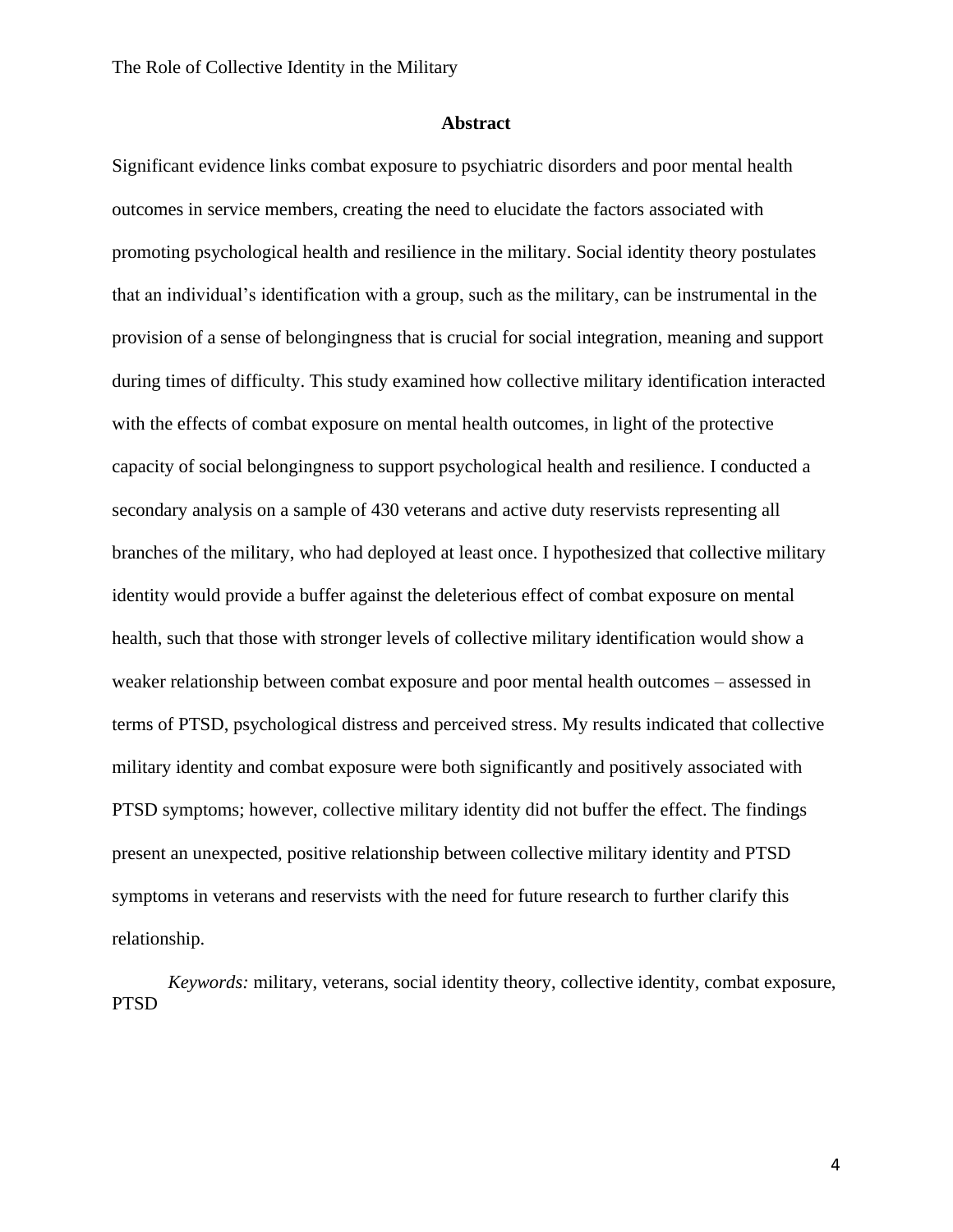# **Combat Exposure and Mental Health Outcomes in the Military: The Role of Collective Identity**

Through a long history of wars in the  $20<sup>th</sup>$  century, much research has been done to understand the health effects that accompany combat-related traumatic experiences in military personnel. The sheer psychological, social, and physical toll that war takes on those who bravely serve is incontrovertible. Posttraumatic stress disorder (PTSD) is a psychiatric disorder that is commonly associated with the military (Hoge et al., 2004; Xue et al., 2015), in which the exposure to trauma on deployment can lead to chronic behavioral and psychological difficulties that are characterized by flashbacks, hypervigilance, loss of pleasure, and emotional detachment (APA, 2013). A large study examining the trajectories of PTSD symptoms in 8,178 military service members over a 10-year period found those who were combat-deployed had higher PTSD symptoms than those who were non-combat deployed (Donoho et al., 2017). Likewise, veterans returning from war tend to experience problems transitioning back into civilian living, as demonstrated by higher rates of job burnout, job strain, and work-family conflict (Vinokur et al., 2011). Other problematic health outcomes include increased rates of depression, anxiety, risk-taking, and heavier alcohol consumption (Killgore et al., 2008). Since combat exposure is associated with higher risk of poor mental health outcomes in veterans, there has been a growing demand to elucidate how resilience and psychological health can be targeted and maximized as a means of attenuating the impact of exposure to intense stress (Meredith et al., 2011; Solomon & Mikulincer, 2006).

#### **Social Belongingness and Resilience**

Psychological resilience has not received a consensus definition in the literature, yet one prominent definition suggests that it is the process of coping with the experience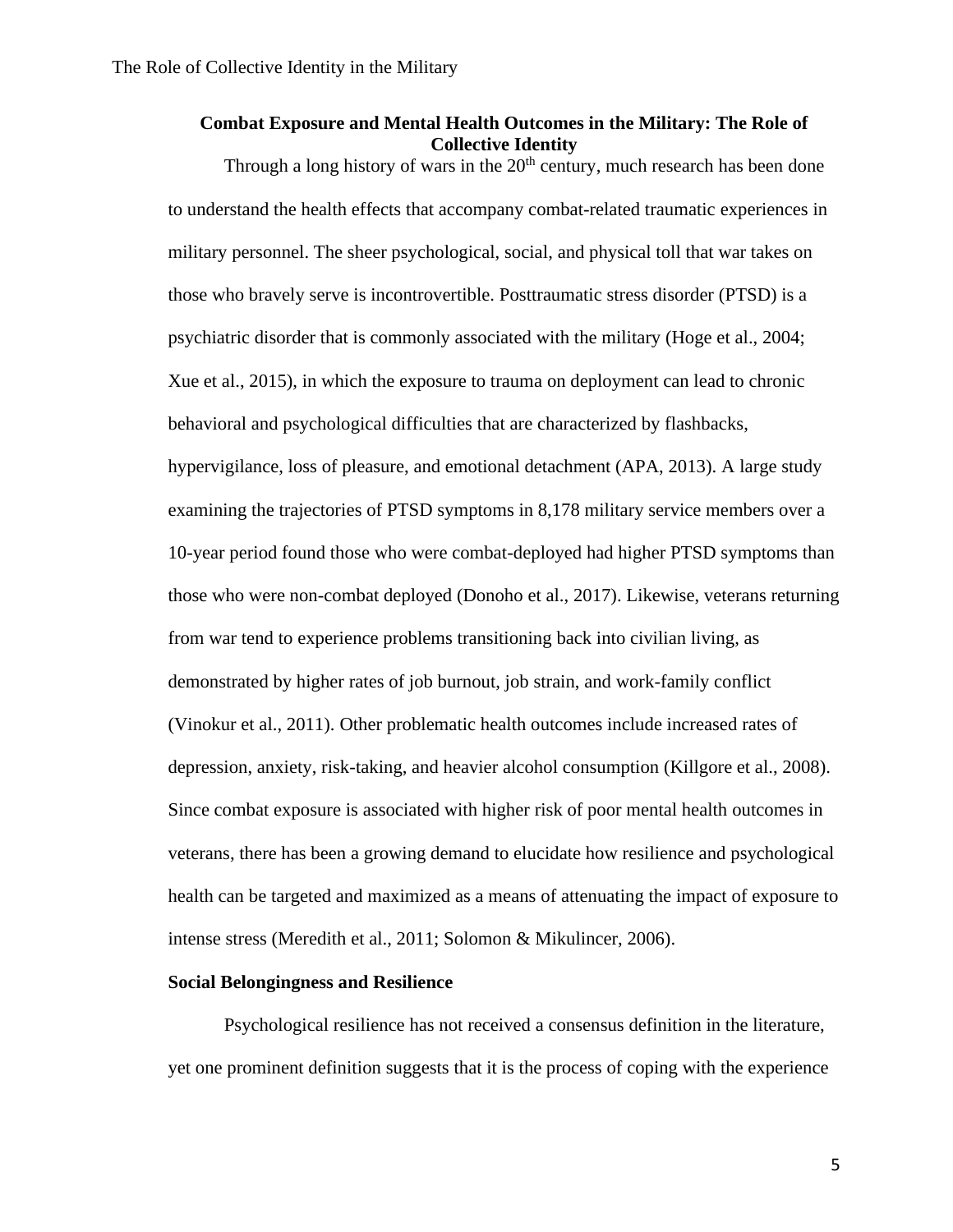of something adverse or stressful (Meredith et al., 2011). Researchers have further emphasized that resilience is best conceptualized as a multi-dimensional interaction between the individual, their experiences and context. This can be categorized in terms of individual-level factors (e.g., positive coping, physical fitness), family-level factors (e.g., emotional ties, closeness), unit-level factors (e.g., positive command climate, teamwork), and community-level factors (e.g., belongingness, collective efficacy) (Meredith et al., 2011). While resilience is made up of a constellation of factors, evidence suggests that experiencing a strong sense of belongingness or social integration within one's community is at least one of the many evidence-informed factors that contributes to psychological resilience (Meredith et al., 2011). In recognizing the multi-dimensional evidence-based factors that contribute to resilience, there is a rising need for further clarifying these factors, the strength of their utility for maximizing resilience, and how to best implement them for purposes of training, treatment and prevention. Additionally, more investigation is needed on how identifying with the military as a group may affect resilience in deployed active duty samples as well as veterans returning to the civilian world.

#### **Group Identification and Psychological Benefits**

Social identity theory postulates that an individual's identification with a group, such as the military, can be instrumental in the provision of a sense of belongingness that is crucial for social integration and support during times of difficulty (Tajfel  $\&$  Turner, 1986; Jetten et al., 2017). One aspect of the social identity approach emphasizes that individuals derive their sense of meaning and value directly through a desired group that represents some feature of their social affiliation (Hogg, 2016; Tajfel & Turner, 1986).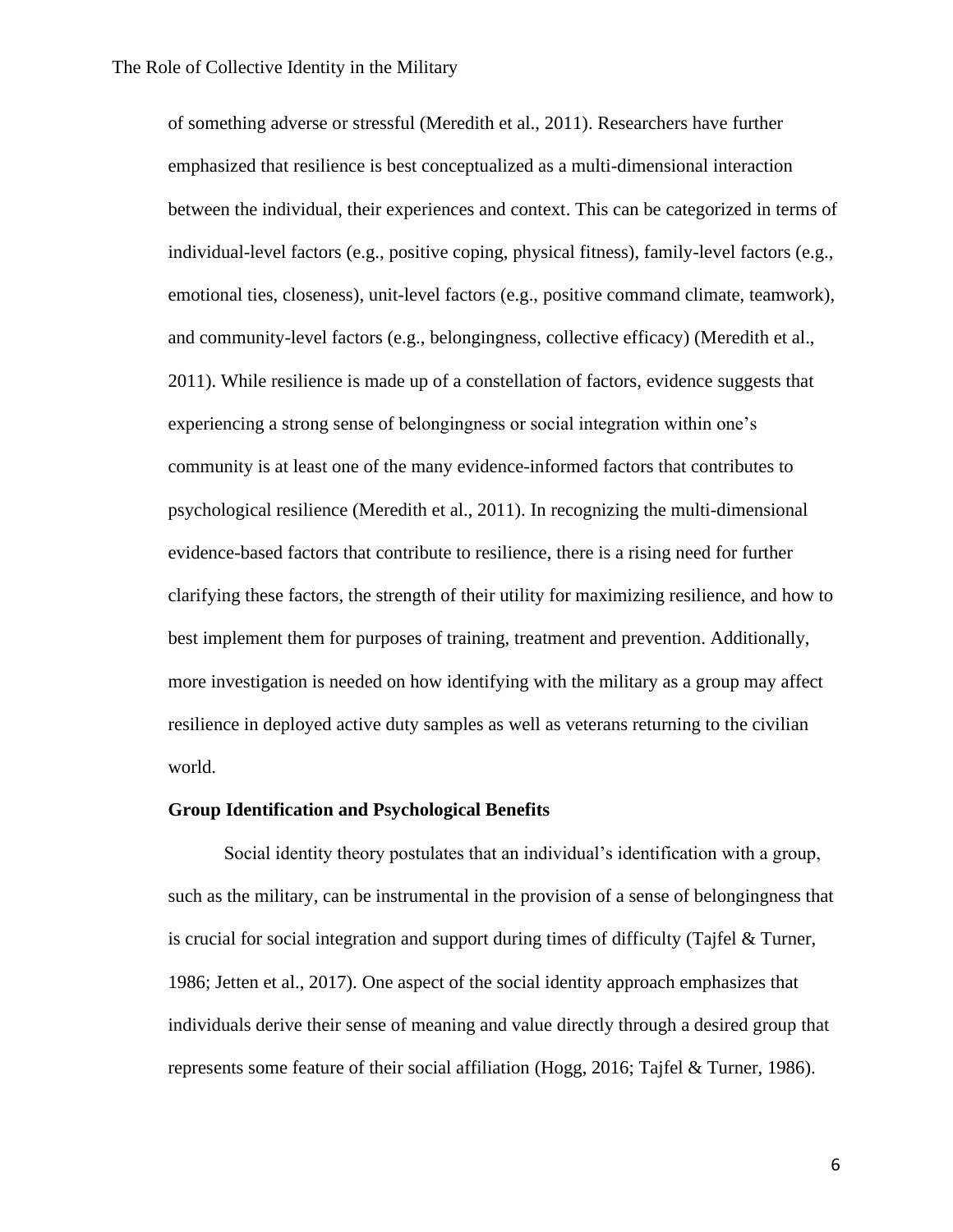The military happens to be a highly identified group in which individuals adopt a unique culture and value system, emphasizing collectivism over individualism, submission to authority within a strict hierarchy, and unwavering dedication to one's duty and mission (Coll et al., 2011). This environment can provide the opportunities and resources for bolstering social connections within a purpose-filled organization, which could be beneficial for health and well-being. For example, one study found evidence that social support is associated with lower risk of PTSD in military populations (Brewin et al., 2000). Another study conducted on a sample of military cadets found that public and private collective self-esteem (cadets' internal and external evaluations of the military's value as a group) were negatively related to depression (Rohall et al., 2014). The study further suggested that while promising results are anticipated on the role of collective identity in the military, there remains a huge gap in knowledge due to the lack of rigorous research on the topic in military populations. Since there is some evidence that suggests that collective self-esteem (i.e. collective military identity) is associated with lower levels of depression and that social support is associated with lower risk of PTSD in military populations, it is plausible that higher levels of belongingness to a group such as the military, may diminish poor mental health outcomes for service members who are exposed to combat.

Outside of research conducted on military populations, there is a growing body of work indicating that group memberships can be beneficial for psychological health (Haslam et al., 2018). For example, one study investigating the role of group memberships in participants with orthopaedic injuries and brain injuries found that forming new group memberships was associated with lower levels of PTSD symptoms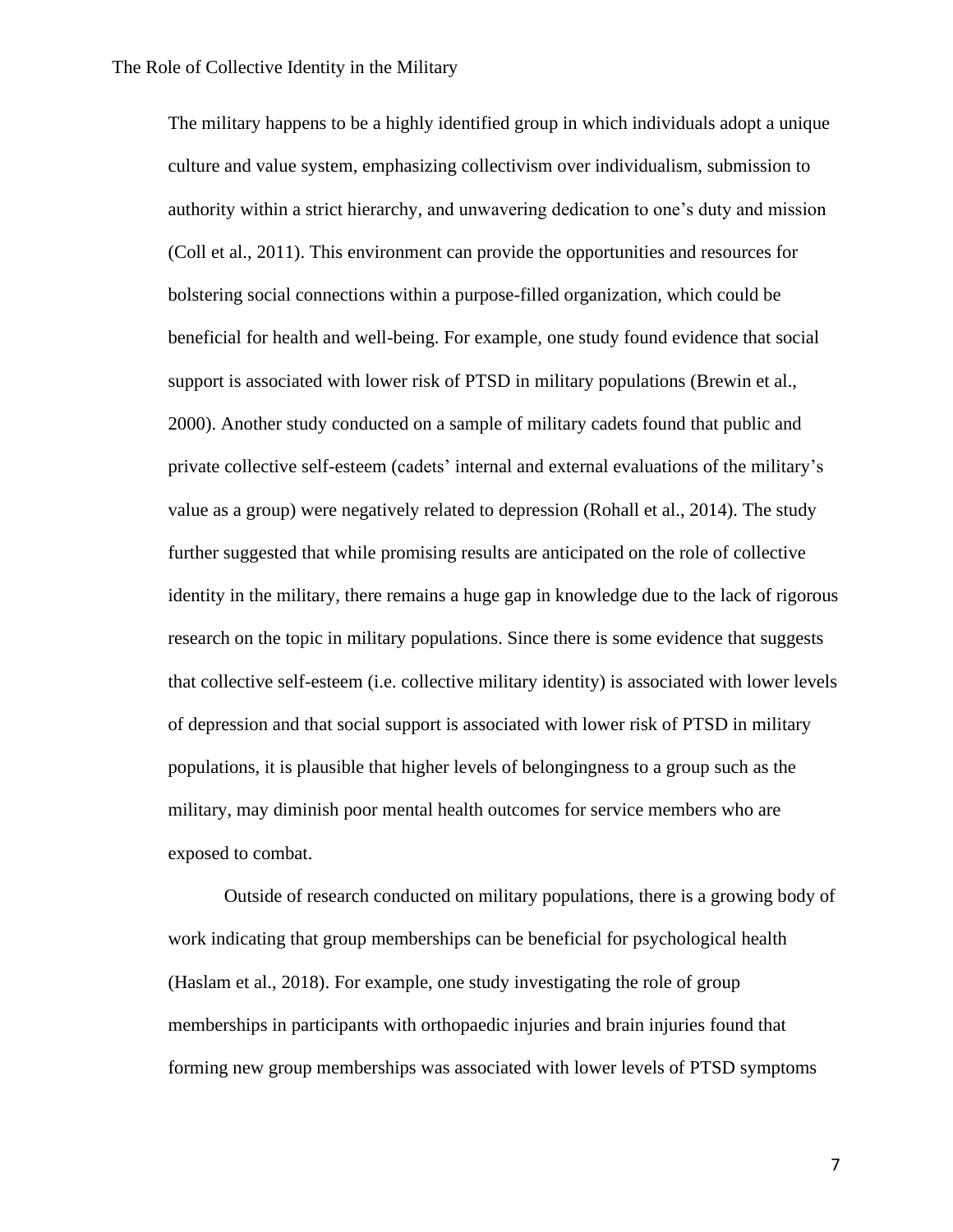(Jones et al., 2012). Why exactly group memberships are beneficial to psychological health is not clear yet, but there are indicators that it could be due to the social support, efficacy and belongingness it affords (Brown, 2020; Greenaway et al., 2015; Kyprianides et al., 2019). Furthermore, in alignment with the integrated social identity model of stress which states that group membership structures the way stress is experienced and appraised by individuals, there is evidence that suggests group membership plays an important role in how traumatic events are interpreted in the individual's life (Haslam et al., 2005; Muldoon et al., 2016). For example, a study conducted in Turkey compared political and non-political prisoners who had experienced torture and violence with the aim of assessing their psychological preparedness (Başoğlu et al., 1997). They found that while the political prisoners had experienced more violence over a longer period of time, they scored lower on Post-Traumatic Stress (PTS) than the non-political prisoners likely due to the preparedness afforded by an identity associated with a meaningful political cause (Başoğlu et al., 1997). This example suggests that the nature or severity of the trauma are not the only important factors that determine how trauma is experienced, but rather the identity available may help supply meaning that better prepares individuals to encounter and overcome great levels of suffering (Muldoon et al., 2016). Theoretically, in the same way that a political prisoner who strongly identifies with their political group has a cause that makes enduring suffering worthwhile, service members who highly identify with the military may be more psychologically prepared for the trauma that accompanies combat exposure due to the meaning associated with fighting alongside one's unit and for one's country.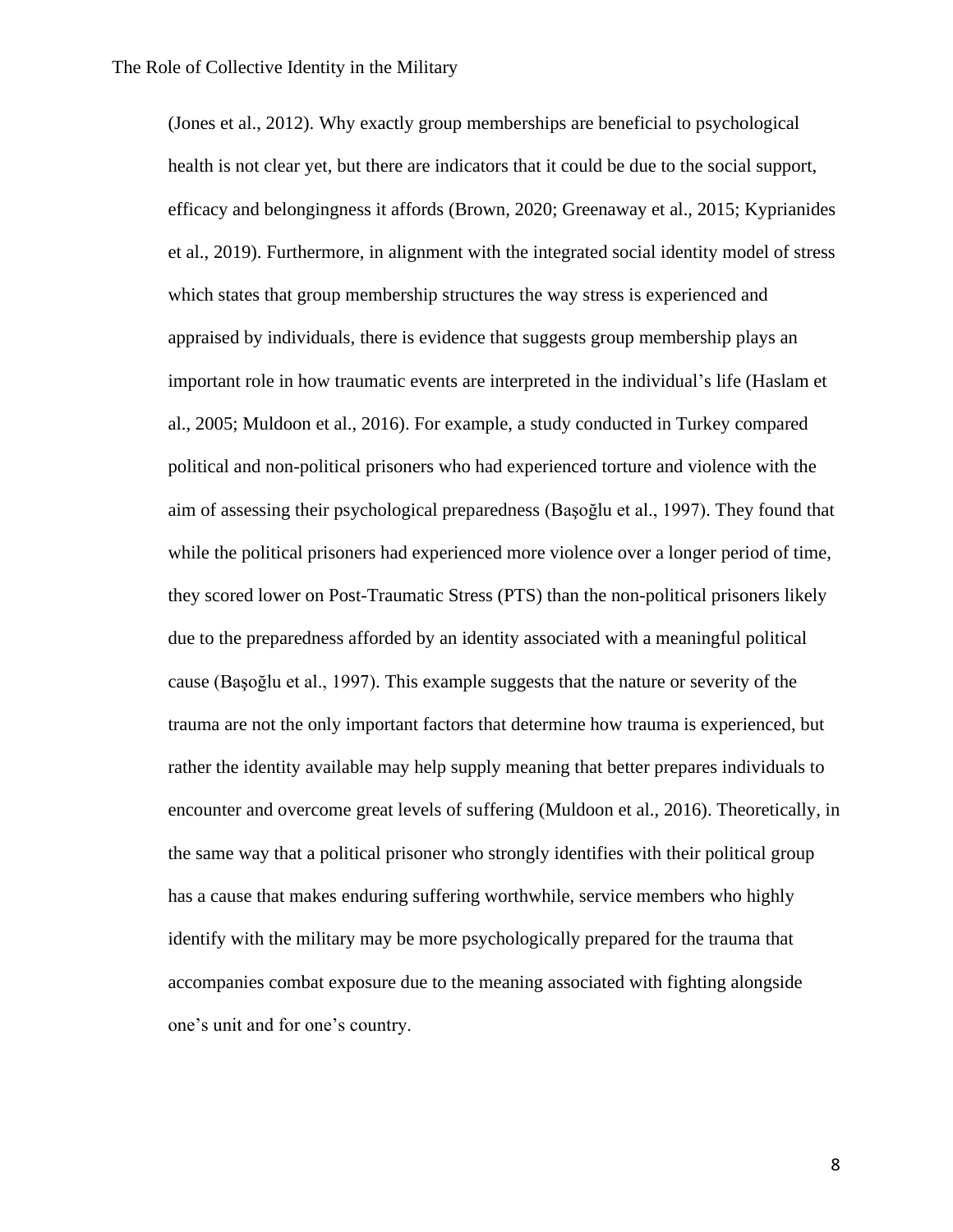# **Present Study**

My research aimed to explore how the link between combat exposure and poor mental health outcomes – assessed in terms of perceived stress, PTSD, and psychological distress, may differ based on one's level of collective military identification. I proposed a moderation model, where collective military identity buffers the relationship between combat exposure and PTSD, perceived stress, and psychological distress. More specifically, combat exposure would increase the risk of incurring symptoms of PTSD, psychological distress, and perceived stress – however collective military identification would provide a buffer against that deleterious effect, such that those with stronger levels of collective military identity would show a weaker relationship between combat exposure and PTSD, psychological distress, and perceived stress. The following hypotheses were tested:

H1: Collective military identity will buffer the relationship between combat exposure and PTSD symptoms.

H2: Collective military identity will buffer the relationship between combat exposure and perceived stress.

H3: Collective military identity will buffer the relationship between combat exposure and psychological distress.

#### **Method**

#### **Overview**

A secondary analysis was conducted on data collected through the Study for Employment Retention of Veterans (SERVe; Hammer et al., 2017). Previous SERVe studies investigated the work and health-related components involved in the lives of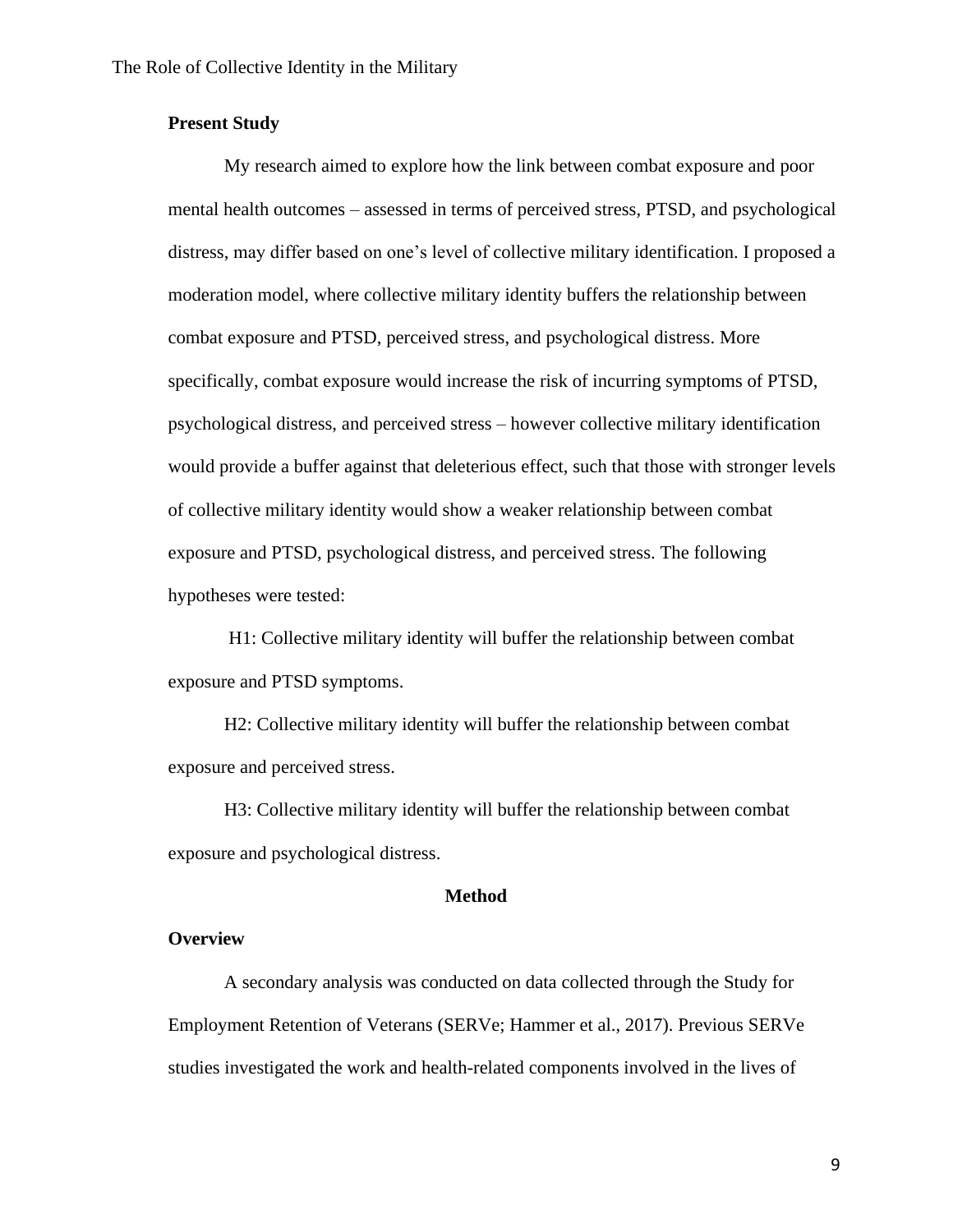service members and military couples who are reintegrating back into civilian life, and provided workplace interventions for supporting the employment retention of veterans (Arpin et al., 2018; Hammer et al., 2017, 2019; McCabe et al., 2019; Mohr et al., 2018). Service members were recruited through a combination of emails, oral presentations, flyers and newsletters and consented through a brief online screener survey. The inclusion criteria consisted of working a minimum of 20 hours per week at an organization participating in the SERVe intervention study and having served in the military in post-9/11 conflicts including the National Guard and Reserves. All participants contributed to the study via online surveys and were compensated with a \$25 gift card for each survey completed (Hammer et al., 2019).

#### **Participants**

The SERVe sample consists of 497 veterans and reservists representing all branches of the military, the majority of which were separated from the military for an average of 6 years. However, for the sake of this study, 67 service members were excluded because they had never deployed (and thus had no opportunity for combat exposure; i.e., 10%) or failed to provide information about combat exposure, which is a central focus of the present study. This resulted in a total sample of 430 veterans and reservists. The average age is 40 years old, 84% male and 86.0% White. Of the overall SERVe sample, 75% of those who deployed with an average of three deployments since 9/11 reported at least one combat exposure. For more demographic information on this sample, see (Hammer et al., 2017).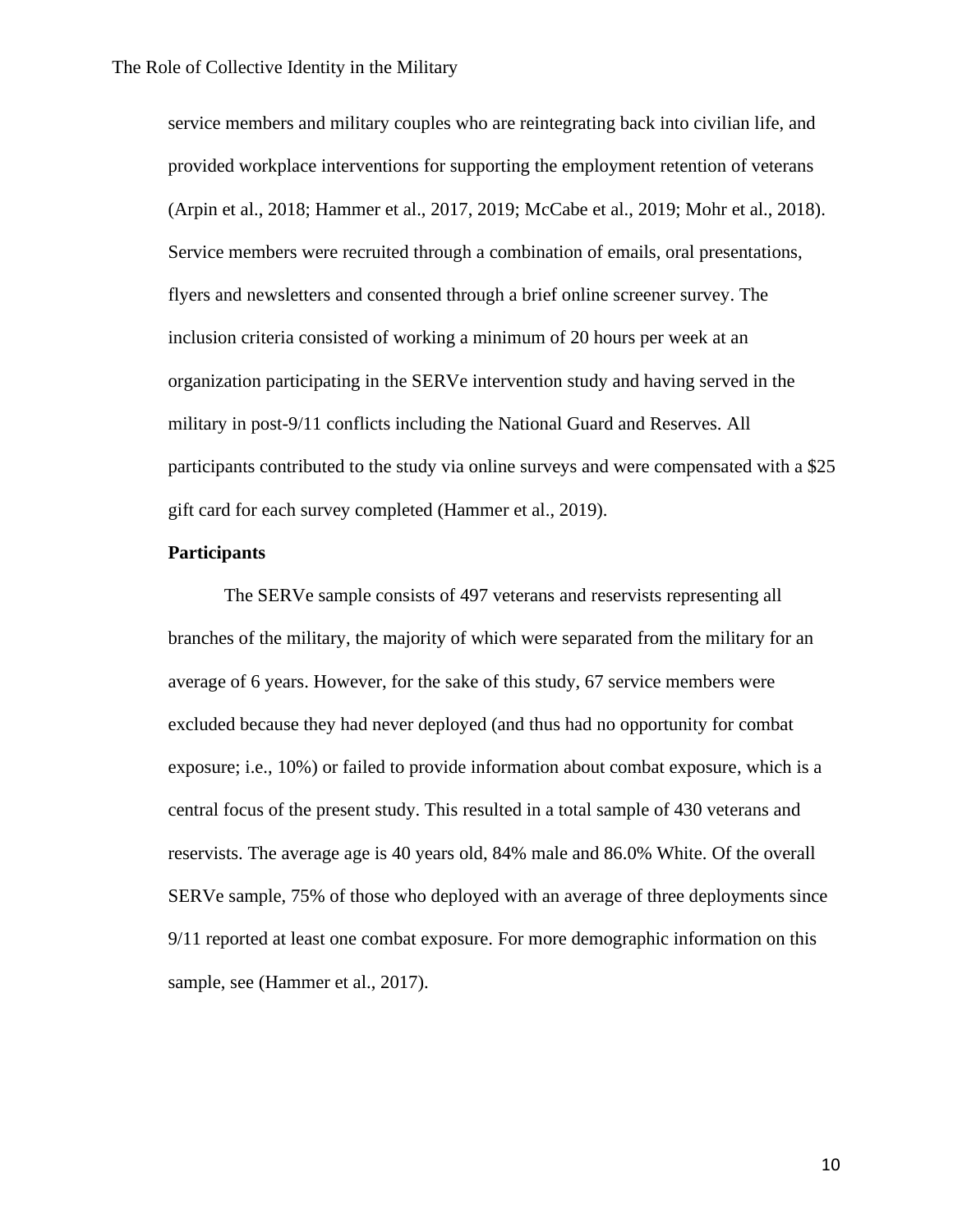#### **Procedure and Measures**

Participants completed a baseline assessment (e.g., Internet-based) prior to the intervention study, which included a variety of comprehensive measures related to work, family and health characteristics (Hammer et al., 2017; Mohr et al., 2018).

### *Collective Military Identity*

Participants' levels of collective military identity or belongingness were measured using the 'Importance to Identity' subscale of the Collective Self Esteem Scale, a validated scale designed to measure collective identity in individuals as distinguished from personal identity (CSES; Luhtanen & Crocker, 1992). This 4-item scale is predicated on social identity theory and two of its distinguished aspects of the individual's self-concept, namely, personal and collective identity (Tajfel & Turner, 1986). The creators of this scale made a note of the similarity between their use of collective identity or collective self-esteem and Tajfel and Turner's use of social identity, in that both point to the multiple potentials of an individual's self-concept to derive value through affiliation with ascribed groups (e.g., race, ethnicity, religion) (Luhtanen & Crocker, 1992). In this study, the subscale measured the degree to which service members endorsed the military as an important part of their collective identity on a Likert-type scale of 1 (Strongly agree) to 5 (Strongly disagree). Participants were asked to rate the extent of agreement or disagreement with each subscale while reflecting on their most recent unit, on statements such as 'Belonging to the military is an important reflection of who I am'. The responses to the four items were averaged such that the higher total scores indicated stronger levels of military identification. The scale reported a Cronbach's  $\alpha$  = .79 and reported a mean total score value of 3.78 (SD = .84).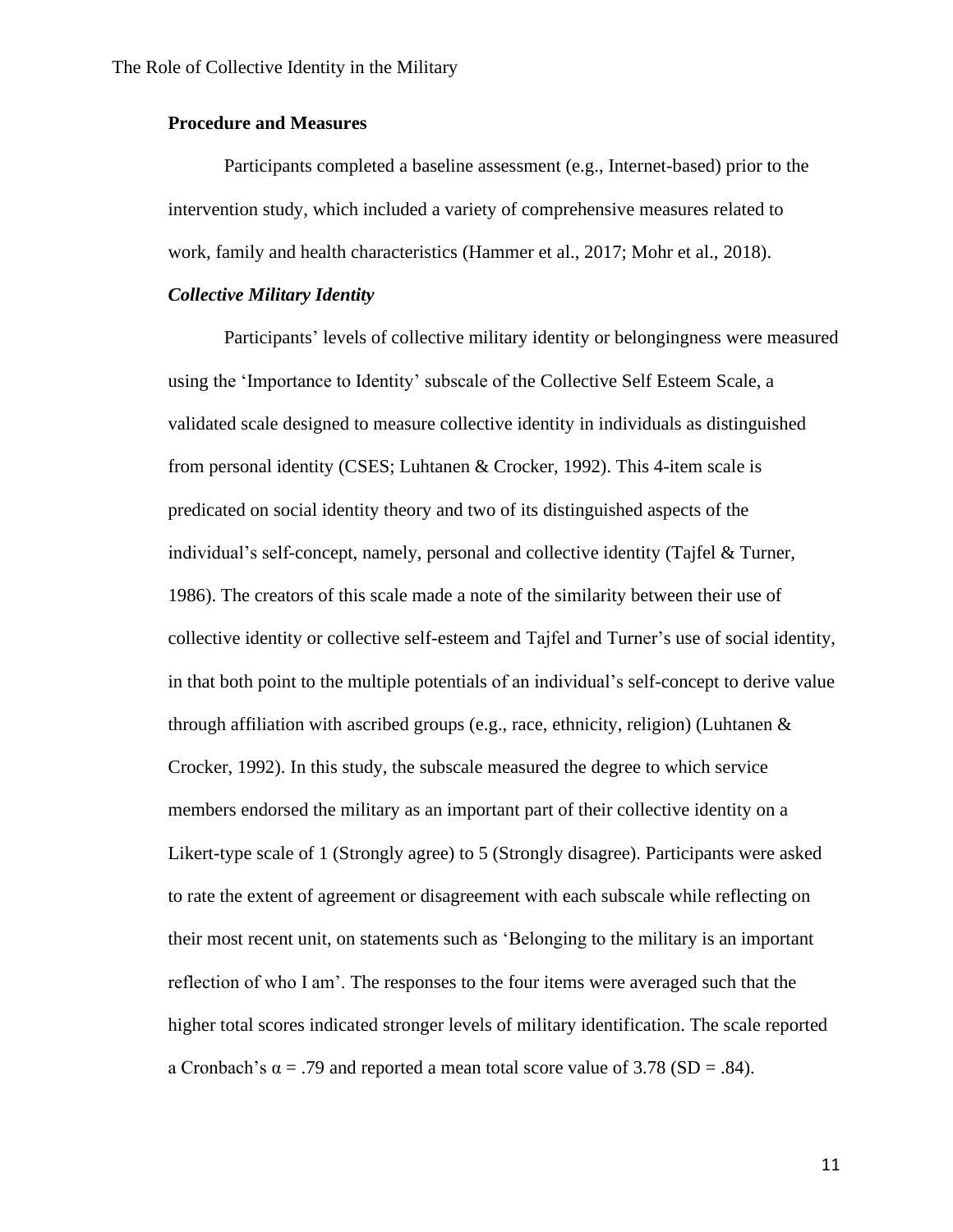# *Combat Exposure*

Service members' frequency of exposure to wartime-related stressful events was assessed through the Combat Exposure Scale, a validated measure developed specifically for military populations (CES; Keane et al., 1989). The CES is a subjective and retrospective measure made up of 27-items that takes into account different kinds of wartime experiences and the frequency of their occurrence. Participants were asked to rate statements such as 'Feeling directly responsible for the death of a combatant' on a Likert-type scale of 1 (Never) to 4 (5 or more times). For purposes of the present study, the CES responses were recoded into a categorical variable  $(0=no, 1=yes)$  indicating whether a particular kind of combat exposure was experienced. The responses to the dichotomous 27-items were summed where higher total scores indicated a higher number of wartime-related stressful events experienced. The scale reported a Cronbach's  $\alpha = .95$ and reported a mean total score value of  $6.44$  (*SD* =  $6.92$ ).

#### *Posttraumatic Stress*

Participants' levels of posttraumatic stress were measured using a modified version of the Posttraumatic Stress Disorder Checklist, a 4-item validated screening tool developed for combat deployed active duty soldiers (PCL-M; Bliese et al., 2008). Participants were asked to rate the extent they experienced 4 kinds of diagnostic symptoms for PTSD, with statements such as 'Repeated disturbing memories, thoughts, or images of the stressful experience' on a Likert-type scale of 1 (Not at all) to 5 (Extremely). The responses to the 4-items were summed where higher total scores indicated higher levels of posttraumatic stress. The scale reported a Cronbach's  $\alpha = .92$ and reported a mean total score value of  $7.72$  (*SD* = 4.15).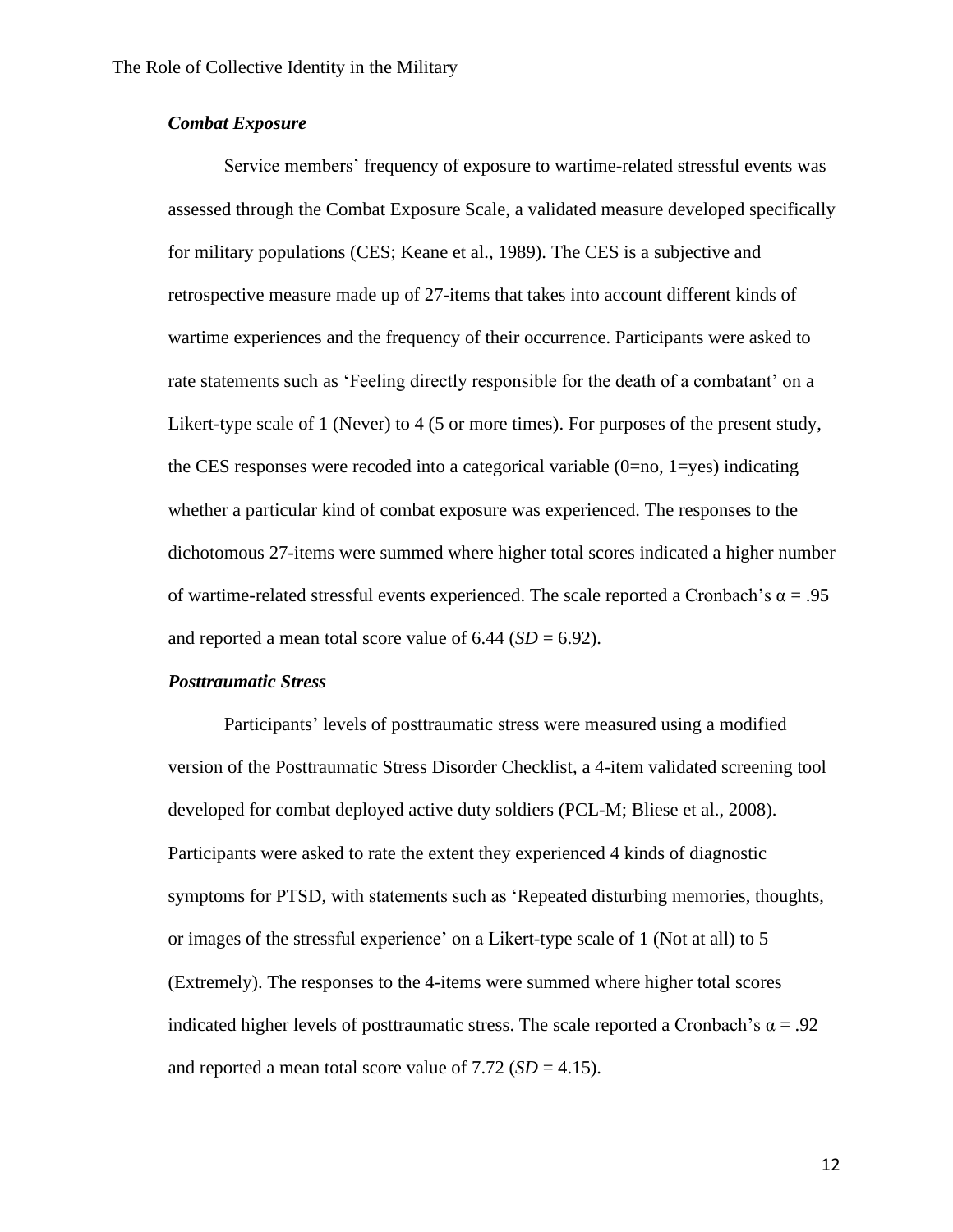# *Perceived Stress*

Participants' levels of appraising situations in life as stressful was measured using the Perceived Stress Scale, a validated scale that emphasizes experienced levels of stress as distinguished from measures that capture depressive symptomology (PSS; Cohen, Kamarck, & Mermelstein, 1983). The PSS can be utilized in identifying whether the levels of stress perceived are a risk factor for poor mental health outcomes. The PSS measured the subjective appraisal of stressful events in service members' lives in the last month through 4-items rated on a scale of 1 (Never) to 5 (Very often), with questions such as 'In the last month, how often have you felt difficulties were piling up so high that you could not overcome them?". The responses to the 4-items were averaged where higher total scores indicated higher perceptions of stress in relation to events in the last month. The scale reported a Cronbach's  $\alpha$  = .76 and reported a mean total score value of  $2.37$  (*SD* = .83).

#### *Psychological Distress*

Participants' severity levels of non-specific psychological distress were measured using the Psychological Distress scale, a validated short-form scale typically used for screening general mental health symptoms (i.e. anxiety, depression) in primary care contexts (K6; Kessler et al., 2002). Participants were asked to rate 6-items on a Likerttype scale of 1 (None of the time) to 4 (Most of the time), with statements such as 'Feel so depressed that nothing could cheer you up'. The responses to the 6-items were averaged where higher total scores indicated greater severity of non-specific psychological distress. The scale reported a Cronbach's  $\alpha$  = .90 and reported a mean total score value of 1.84 (*SD* =.74).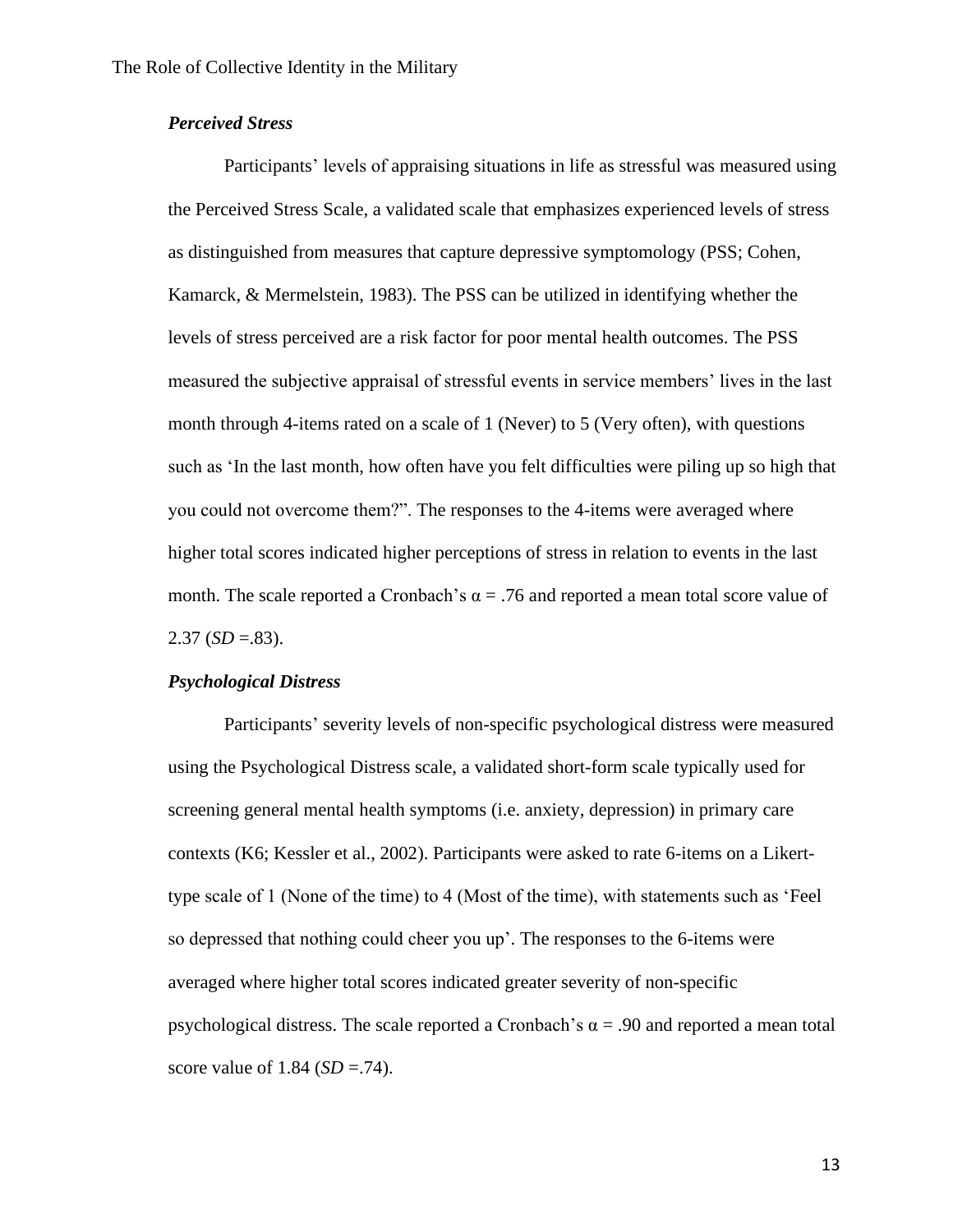### **Data Analysis**

Moderated one-way independent samples ANOVAs were conducted to investigate the hypotheses. Separate models were run for each outcome of interest including PTSD, psychological distress, and perceived stress. Models included grandmean centered combat exposure and collective self-esteem as predictors, as well as the interaction effect between the two predictors, which allows for the testing of moderation. Analyses controlled for military rank, educational level, length of deployment, and gender. Potential covariates were determined based on previous research conducted using the SERVe sample (Mohr et al., 2018); covariates retained were those that revealed significant associations with mental health outcomes (see Table 1).

#### **Results**

#### **Descriptive Statistics**

All correlations among the predictors and outcomes were significant and positive (see Table 1). All mental health outcome variables, including post-traumatic stress, psychological distress, and perceived stress were significantly and positively associated with each other. Combat exposure was significantly and positively associated with all three mental health outcome variables, with the largest correlation with posttraumatic stress relative to perceived stress and psychological distress. However, the more unexpected significant and positive correlations were between military collective identity and all three mental health outcome variables. Further, a significant and positive correlation was found between collective military identification and combat exposure.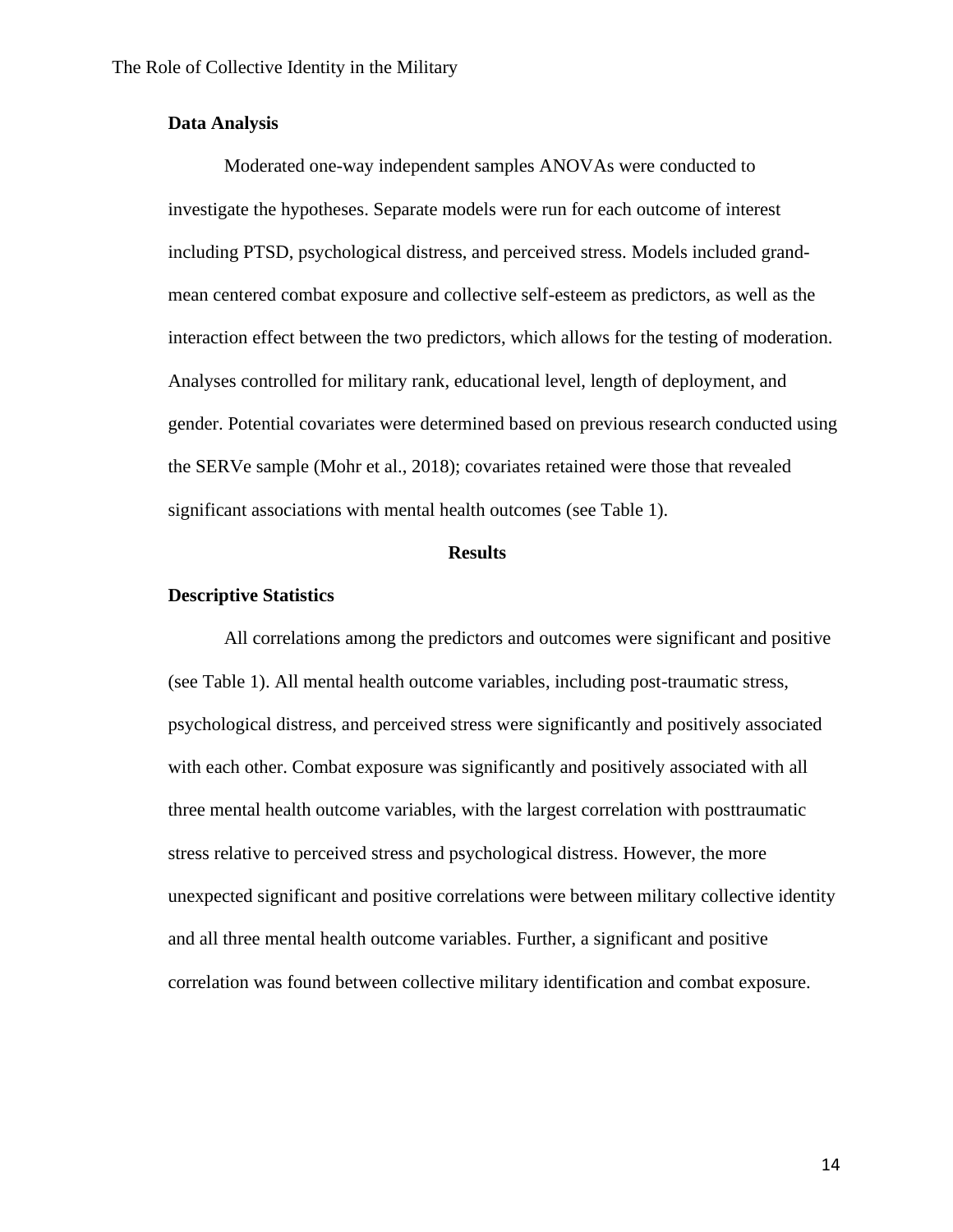# **Hypothesis Testing**

Hypothesis 1 stated that military collective identity would buffer the relationship between combat exposure and PTSD. ANOVA analysis revealed that combat exposure was significantly related to PTSD symptoms (*B*=.213; 95% CI=.159, .267) at *F*(1,  $409$ =61.09,  $p < .001$ . In addition, collective military identity was significantly and positively associated with PTSD symptoms  $(B=.825, 95\% \text{ CI}=.382, 1.268)$  at  $F(1, 409) =$ 13.42, *p* < .001. However, the hypothesized interaction effect between collective military identity and combat exposure was not significant  $(B=.019, 95\% \text{ CI}=.045, 1.268)$  at  $F(1, 1.268)$  $409$ ) = .34,  $p = .561$ . Thus, hypothesis 1 was not supported (see Table 2).

Hypothesis 2 stated that collective military identity would buffer the relationship between combat exposure and perceived stress. ANOVA analysis revealed that combat exposure was significantly and positively related to perceived stress (*B*=.018; 95% CI=.007, .030) at  $F(1, 424)=9.68$ ,  $p < .01$ . However, collective military identity was not significantly related to perceived stress  $(B=.082, 95\% \text{ CI}=-.013, .177)$  at  $F(1, 424) = 2.86$ ,  $p = .092$ . The hypothesized interaction effect between collective military identity and combat exposure was not significant  $(B=012, 95\% \text{ CI}=-.003, .026)$  at  $F(1, 424) = 2.60, p$ = .107; thus, hypothesis 2 was not supported (see Table 2).

Hypothesis 3 stated that collective identity would buffer the relationship between combat exposure and psychological distress. ANOVA analysis revealed that combat exposure was significantly and positively related to psychological distress (*B*=.019; 95% CI=.009, .029) at  $F(1, 410)=12.89$ ,  $p < .001$ . However, collective military identity was not significantly related to psychological distress (*B*=.074, 95% CI=-.011, .159) at *F*(1,  $410$ ) = 2.95,  $p = 0.086$ . The hypothesized interaction effect between collective military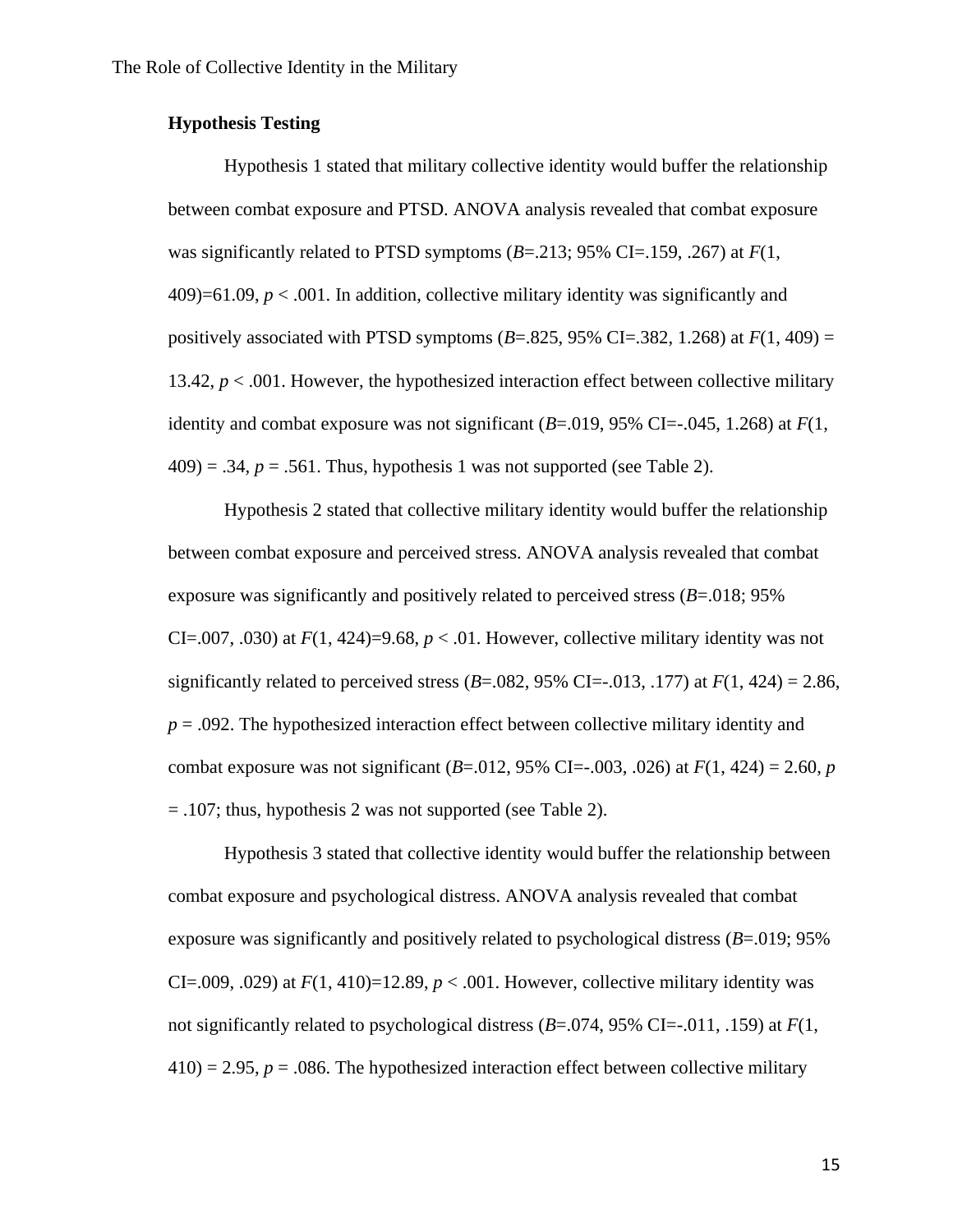identity and combat exposure was not significant  $(B=.019, 95\% \text{ CI}=.045, 1.268)$  at  $F(1, 1.268)$  $409$ ) = 2.88,  $p = .090$ . Thus, hypothesis 3 was not supported (see Table 2).

#### **Discussion**

The purpose of this study was to investigate whether collective military identity moderated the relationship between combat exposure and PTSD, psychological distress, and perceived stress in a sample of U.S. Military veterans and current reservists. Although higher levels of combat exposure were significantly associated with higher levels of PTSD, psychological distress and perceived stress – contrary to my hypotheses, collective military identity did not significantly buffer the relationship for any of the mental health outcomes, as evidenced by the lack of significant interaction effects. Furthermore, collective military identity was significantly and positively associated with PTSD symptoms and combat exposure but was not significantly related to psychological distress or perceived stress. The details of these findings are discussed below.

Having predicted that collective military identity would serve a beneficial role in buffering the impact of combat exposure on mental health, the most unexpected finding was for a significant and positive association between collective military identity and PTSD symptoms. However, it is slightly more telling when taking into consideration that collective military identity was uniquely related to PTSD symptoms, but not more generalized psychological distress (i.e., anxiety, depression) or subjective appraisals of stress in the last month. This indicates a tighter knit relationship between stronger levels of collective military identification and a very particular kind of mental health status that is encompassed by PTSD symptomology rather than more generalized psychological distress or perceived stress. It is important to note that the majority of the sample of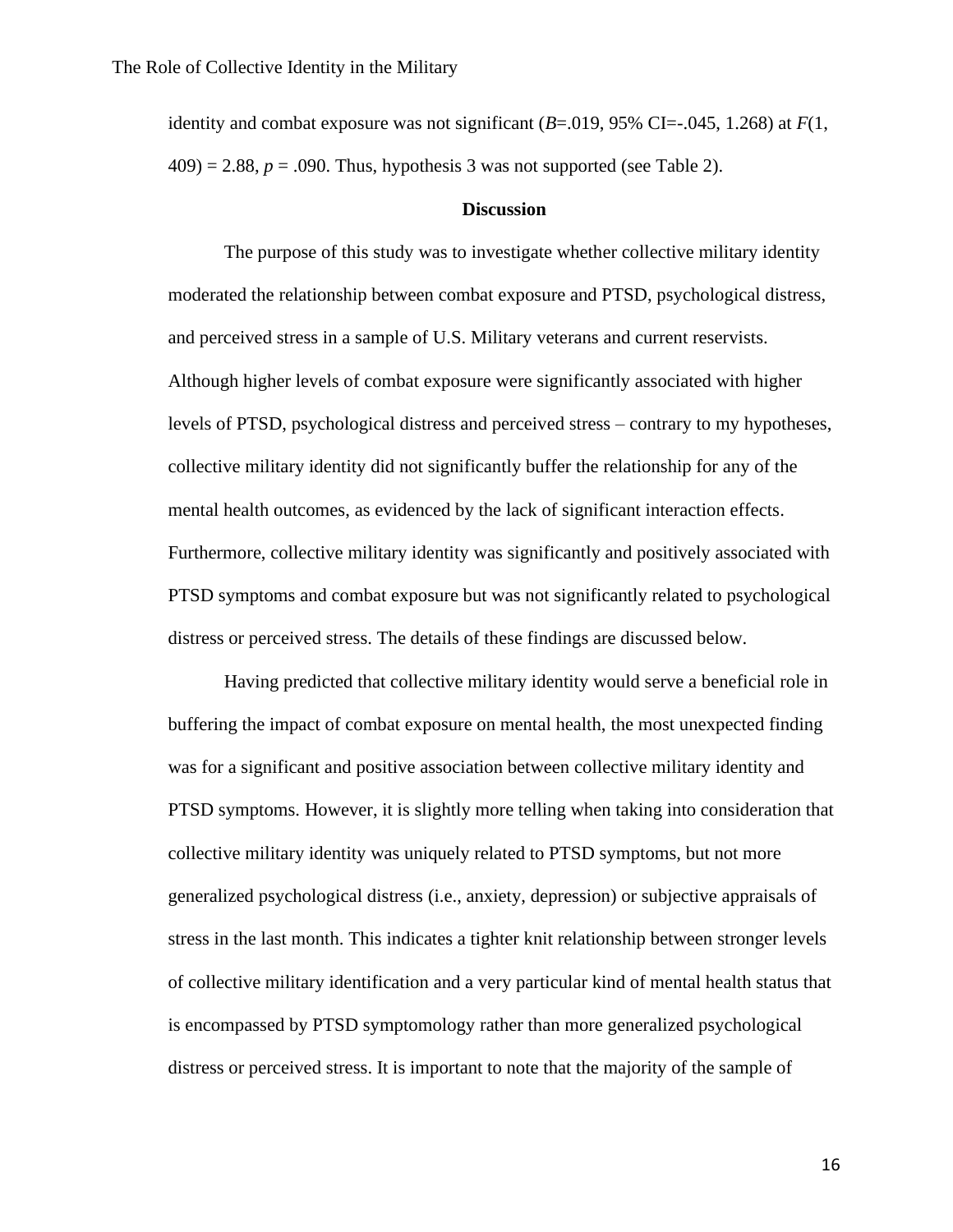service members were separated from the military for on average, 6 years. Therefore, it makes sense that veterans parted from the military for that long who continue to retain lingering military-related PTSD symptoms are more likely to be strongly reminded of the salience of their military identity, since that represents the context of their trauma. One can imagine a multiplicity of ways for consistent cues of military service to arise in the civilian context, either through commercials, films, and holidays – all serving as reminders of the connection between being a soldier and experiencing trauma in combat. In that sense, the simplest explanation would be that service members who have PTSD symptoms will also be more strongly reminded of the impact the military has had on their life and the irrevocable role it continues to play in their self-concept. This suggests an important need for identifying lingering PTSD symptoms in veterans even years after service and providing the necessary interventions to alleviate those symptoms. Further, it calls for a deeper investigation of the valence of collective military identity in veterans who continue to suffer from lingering PTSD symptoms.

A potentially novel, positive and significant association was found between collective military identity and combat exposure. It is not clear why this is the case; being a cross-sectional analysis, it is unclear whether strong levels of collective military identification preceded combat exposure or followed from it. It is very well possible that combat exposure could promote collective military identification due to the psychological, social, and physical costs that accompany the trauma of combat (Aronson & Mills, 1959). It would be very difficult to elude war-related experiences without leaving with an important impression of the meaning of such a difficult and potentially life-threatening experience to one's life and sense of self (Park et al., 2006). Even though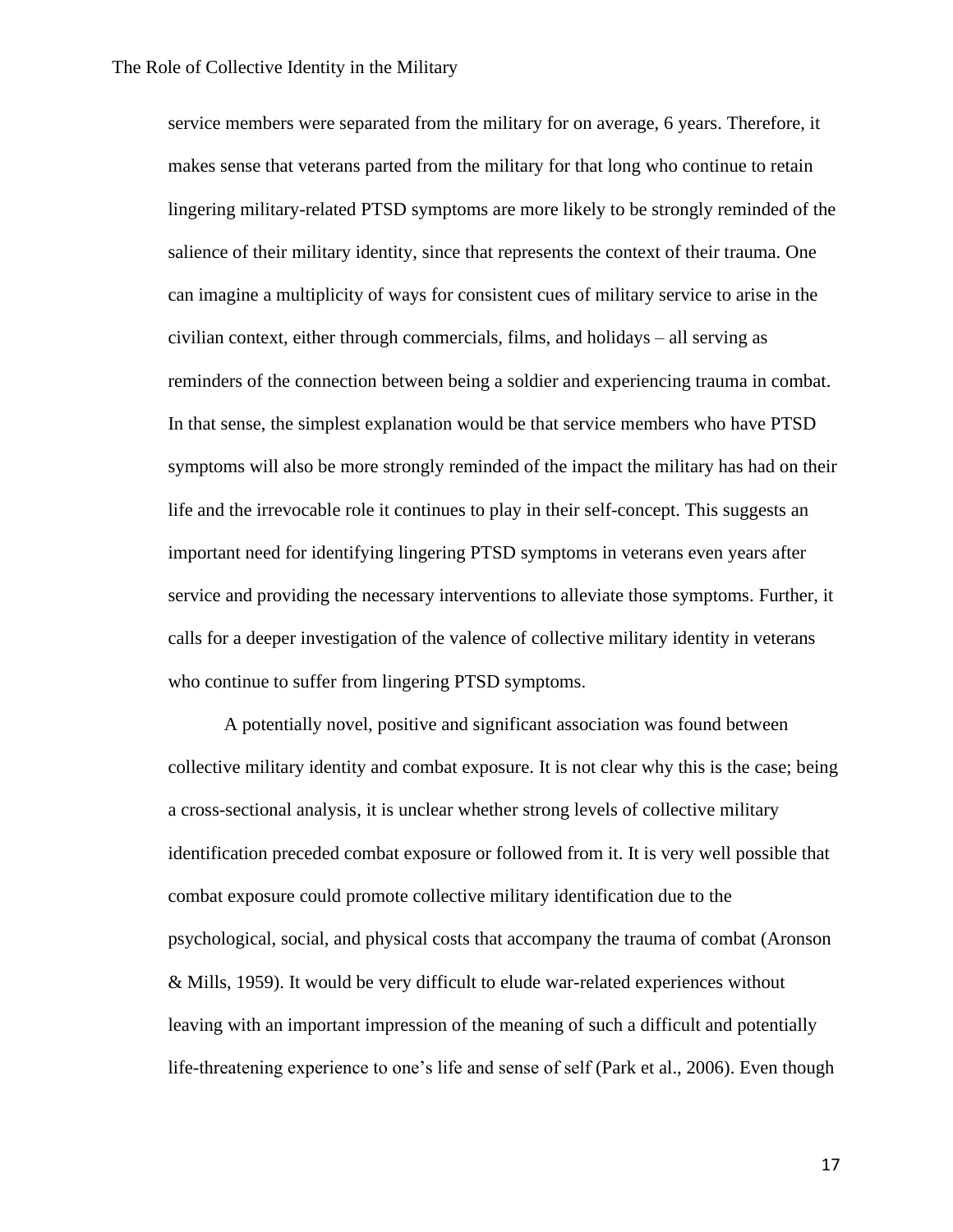war-related experiences bring about a myriad of dangers to psychological and physical health, these dangers are faced directly by a unified group of service members who fight not only for a greater cause, but for one another. Thus, the experience of enduring adversity and suffering together could further strengthen group bonds or unit cohesion and thereby reinforce the importance of the military to the collective identity of the service member. While there is some evidence indicating that unit cohesion and social support are associated with lower levels of depression and suicide ideation (Rugo et al., 2020) – conversely in this sample, there was no indication of trauma reduction or posttraumatic growth due to the meaning making capabilities of stronger levels of collective military identity, as evidenced by the lingering presence of PTSD symptoms. While there is little to no research on the role of combat exposure in collective military identification, one study investigating the impact of military trauma exposure on the valence of identity change in a sample of UK military veterans found that trauma alone was not related to measures of identity change but rather PTSD was associated with a negative change in worldview (Brewin et al., 2011). In other words, war-zone stress did not necessarily impact view of self in any significant way, instead PTSD in service members played a more salient role in negatively shaping their view of the world. It is important to note that they were not assessing social identity such as collective military identity, but rather more personal domains of identity. The qualitative analyses provided in their study was particularly telling, with service members seeing the world in a profoundly new way after their military experience, as marked by brutality, distrust, and estrangement (Brewin et al., 2011). The emphasis on estrangement was portrayed by a theme of alienation from civilian life, with mentions of importantly belonging to the military while finding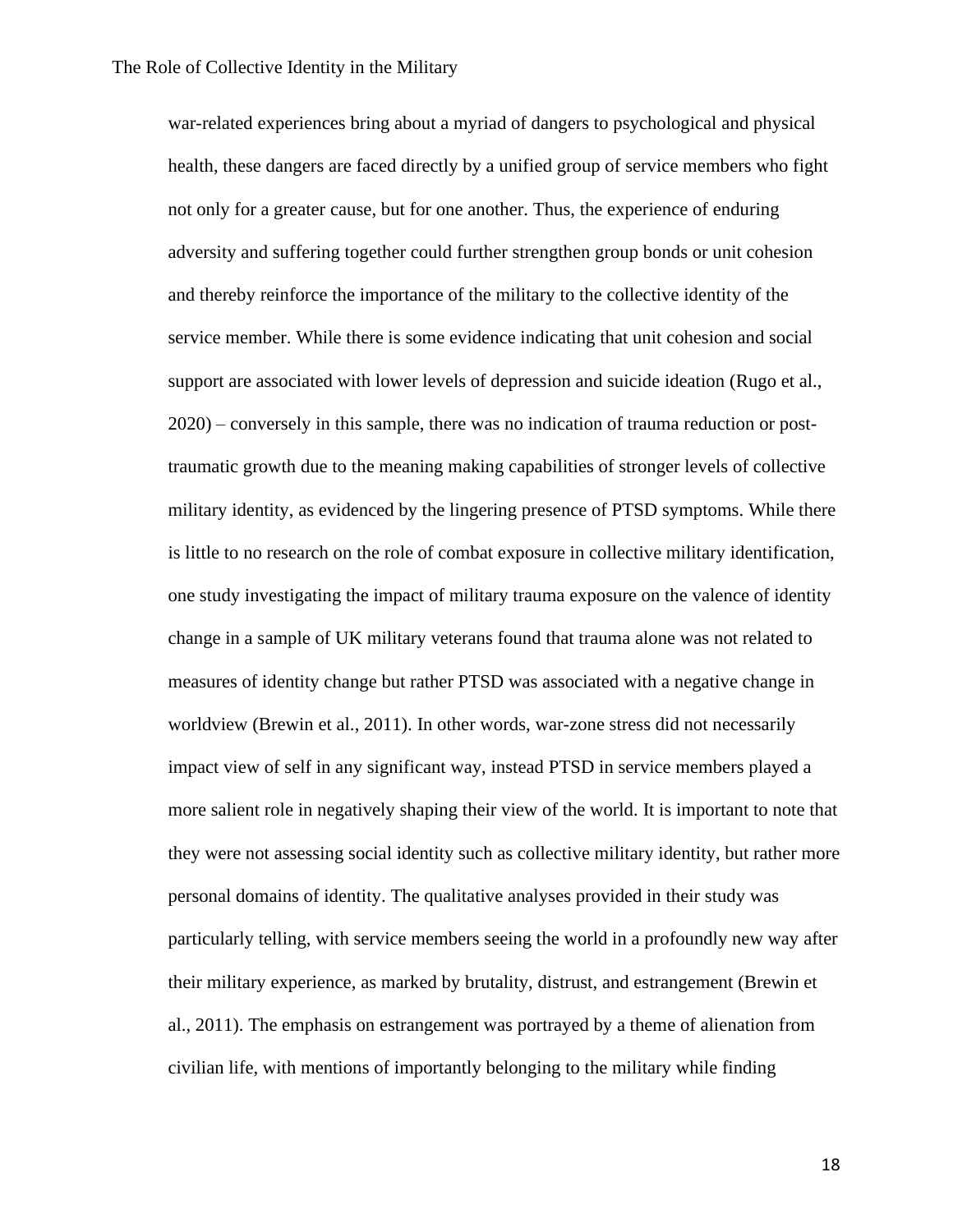isolation in the civilian world. Consistent with Brewin et al.'s results, our sample of veterans endorsed strong levels of collective military identity, even after having 6 years of separation from the military and undergoing the adjustments of transitioning to civilian life. It is unfortunate that our study did not include any personal measures of identity, through which the implications of personal and collective domains of identity for psychological health could be explored in greater distinction.

To my knowledge, the present study is the first to investigate the moderating role of collective military identity on the link between combat exposure and poor mental health outcomes in a sample of veterans and reservists. One previous study investigated the role of both private and public collective self-esteem in a sample of military cadets and found that both forms of collective self-esteem were positively related to higher levels of personal self-esteem and lower reported levels of depression (Rohall et al., 2014). My results were not consistent with Rohall et al.'s findings, with no significant relationship found between collective military identity and psychological distress, a potential proxy for depression. This could be due to differences in the nature of the two study populations, being that Rohall et al. looked at cadets and the present study at veterans and reservists. Cadets are still in an earlier stage of their development and participation in the military, lacking the potentially traumatizing experiences of deployment and direct exposure to combat that veterans and reservists would have more likely encountered. Therefore, the military could likely play a more symbolically idealistic role in the self-concept of a cadet than a veteran who has experienced the realities of war. A second reason could be due to the use of different subscales of the CSES between studies, wherein Rohall et al. measured 'private and public collective self-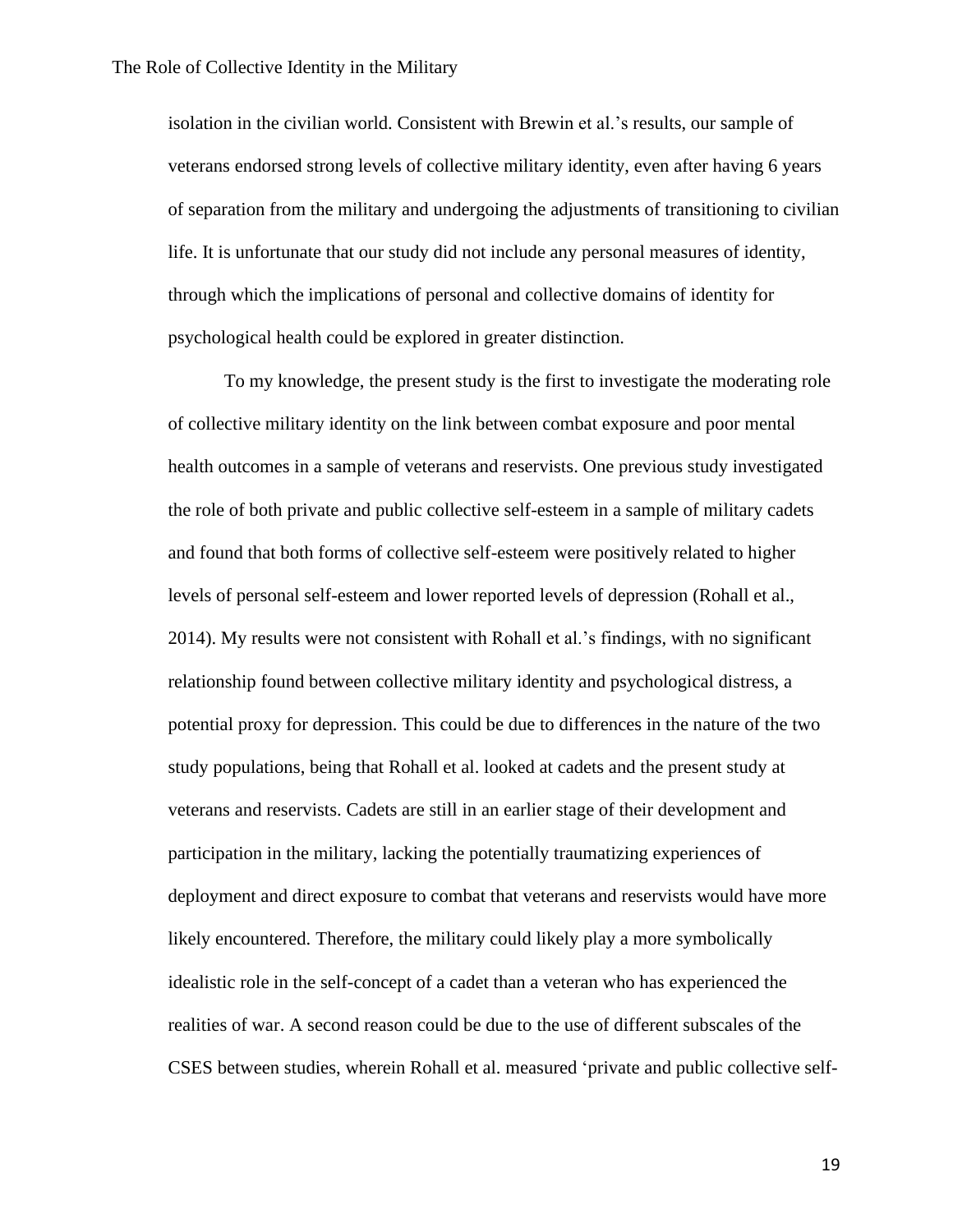esteem' but I measured 'importance to identity'. For instance, their subscales emphasize how service members personally evaluated the military as well as outside perceptions of the military, whereas mine measured the importance of being a member of the military to the service member's self-concept. A third factor to take into account is while the psychological distress scale used in this study (K-6; Kessler et al., 2002) does not measure specific disorders like depression, it is utilized as a measure of non-specific yet heterogenous symptoms that tend to be prevalent across a wide scope of mental disorders. Consequently, individuals who are struggling with depression are more likely to score higher on the psychological distress scale. Thus, it is worth noting the discrepancies between their measures and ours as well as differences in population and the influence those factors may have had on the contradicting results. Additional research is needed help disentangle the mixed results.

Consistent with previous studies, combat exposure was significantly and positively associated with poor mental health outcomes in service members as shown by higher rates of PTSD symptoms, psychological distress, and perceived stress (Donoho et al., 2017; Schnittker, 2018; Xue et al., 2015). There continues to be an ongoing emphasis in the literature on both the short-term and long-term detrimental health implications of traumatic exposures to combat on the lives of service members (Donoho et al., 2017; Killgore et al., 2008); nevertheless, it is important not to overstate the role of PTSD in US veterans as recent evidence has indicated the majority (85%) of the returning service members from Iraq and Afghanistan did not develop PTSD (Bonanno et al., 2012). One study advocated for the inclusion of daily stressors as mediators of the influence of war exposure on mental health to gain perspective on the stressful contributions of the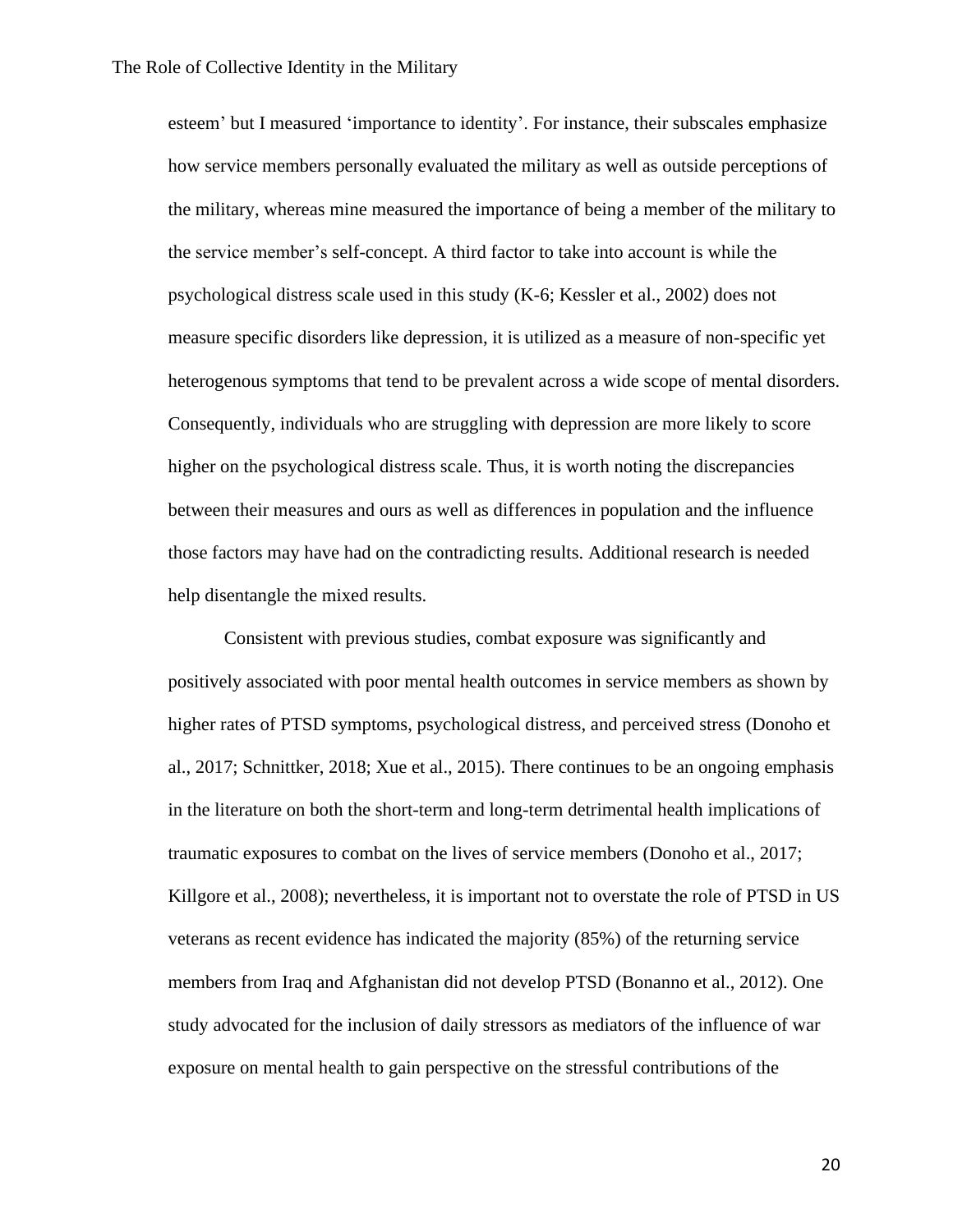immediate social and material conditions in the lives of service members in relation to distal war experiences (Miller et al., 2010). Nevertheless, the present study upholds the finding that combat exposed veterans and reservists tend to have higher rates of psychiatric relevant symptoms as well as more general stress likely generated out of daily living circumstances.

### **Limitations**

One important limitation of the present study is due to the nature of the sample being majority veterans and reservists, but not actively deployed service members. The levels of collective military identity may vary across deployment status and recent activity with the military. The veterans who represented most of the SERVe sample were approximately 6 years removed from their service; therefore, the data reported for levels of collective military identity and combat exposure are retrospective for the majority of the sample. Further, this sample may not be generalizable to active duty samples. It could be that active duty service members who are exposed to combat may leave with a more drastic impact of the military on their sense of identity due to the extreme nature of wartime experiences, and endorse much stronger levels of collective military identification than prior to deployment. Since actively deploying troops would have a much more immediate rather than retrospective access to their most recent combat experiences, they could in turn provide unique reports that may help disentangle the temporal relationships between these variables. Lastly, it may be the case that these results were affected by selection bias as certain types of veterans (e.g., highly military self-identified veterans) may have been most motivated to sign up for this study.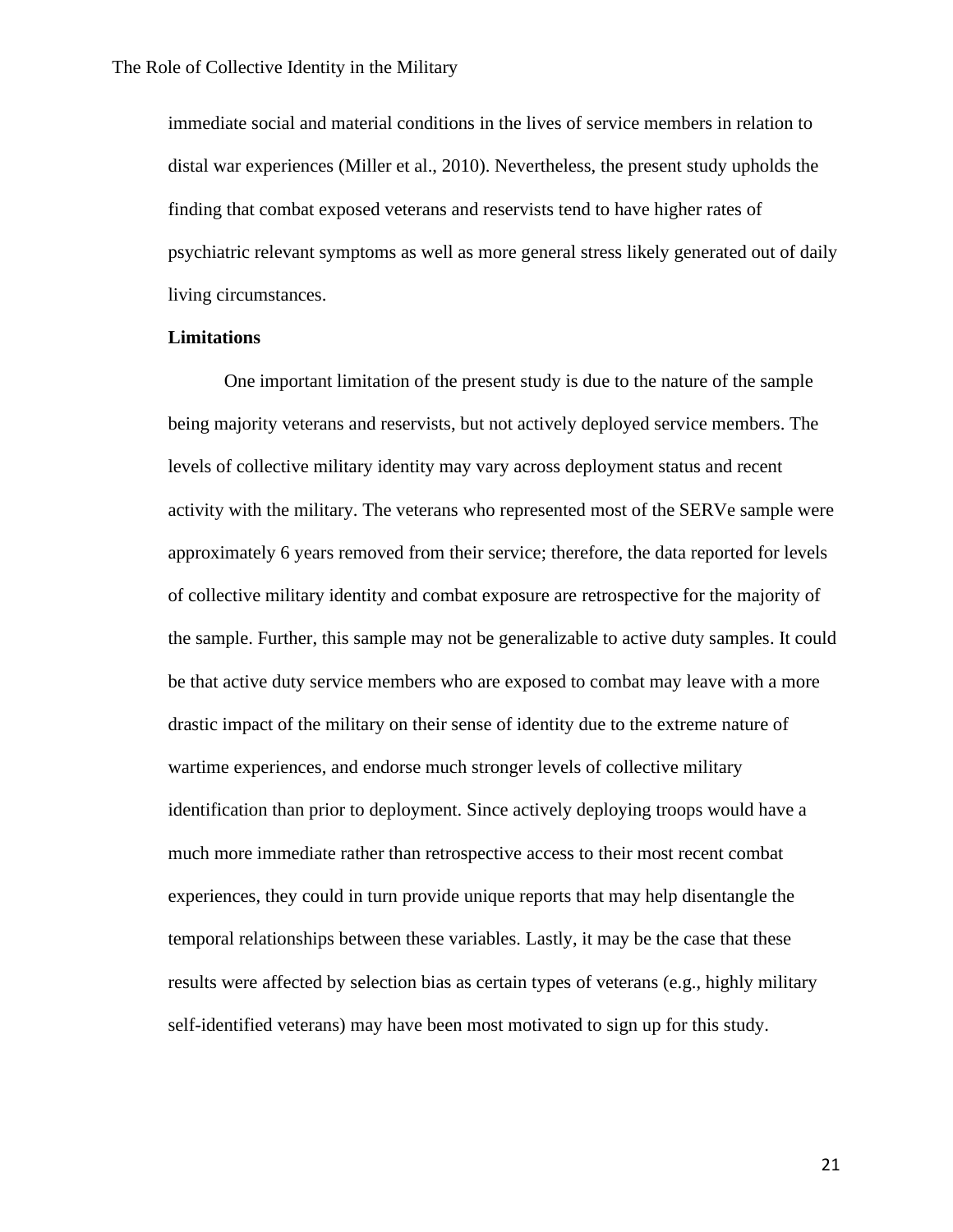There are a variety of issues that have been recently proposed on the limitations of social identity theory for making scientific predictions, as well as strengths for its use as more of a general framework for understanding intergroup behavior and collective identity (Brown, 2020). One issue relevant to this study arises from the possibility for an individual to be associated with a multitude of groups at any given time, which rightfully complicates group membership and how it can be isolated and studied in any meaningful way. A highly identified group, such as the military, is uniquely distinguished from other groups in its culture, customs, traditions, behavior and worldview; however the problem of isolating one group membership in the individual arises when identities become increasingly multi-faceted across a multiplication of intersectional categories as captured by religion, ethnicity, gender and so forth (Brown, 2020). For example, a service member could be an artist, Catholic, and Middle Eastern, rendering the traceability of each one's function in the individual very difficult in the midst of a complex mixture of group affiliations. Further, attempting to isolate and draw connections between an amalgamation of collective identities and their influence on mental health outcomes seems even more difficult. Social identity theory assumes the salience of one predominant group identity, which may be especially problematic when considering all the other unaccounted for group influences in each service member (Tajfel  $\&$  Turner, 1979; Brown, 2020). Further, this sample is predominantly composed of veterans and reservists who have had the chance to incorporate a multitude of groups into their lives since the line between civilian and military living was gradually blurred over a 6-year period. While the case for studying the role of collective military identity is worthwhile when taking into account the distinctiveness of military group culture and dynamics,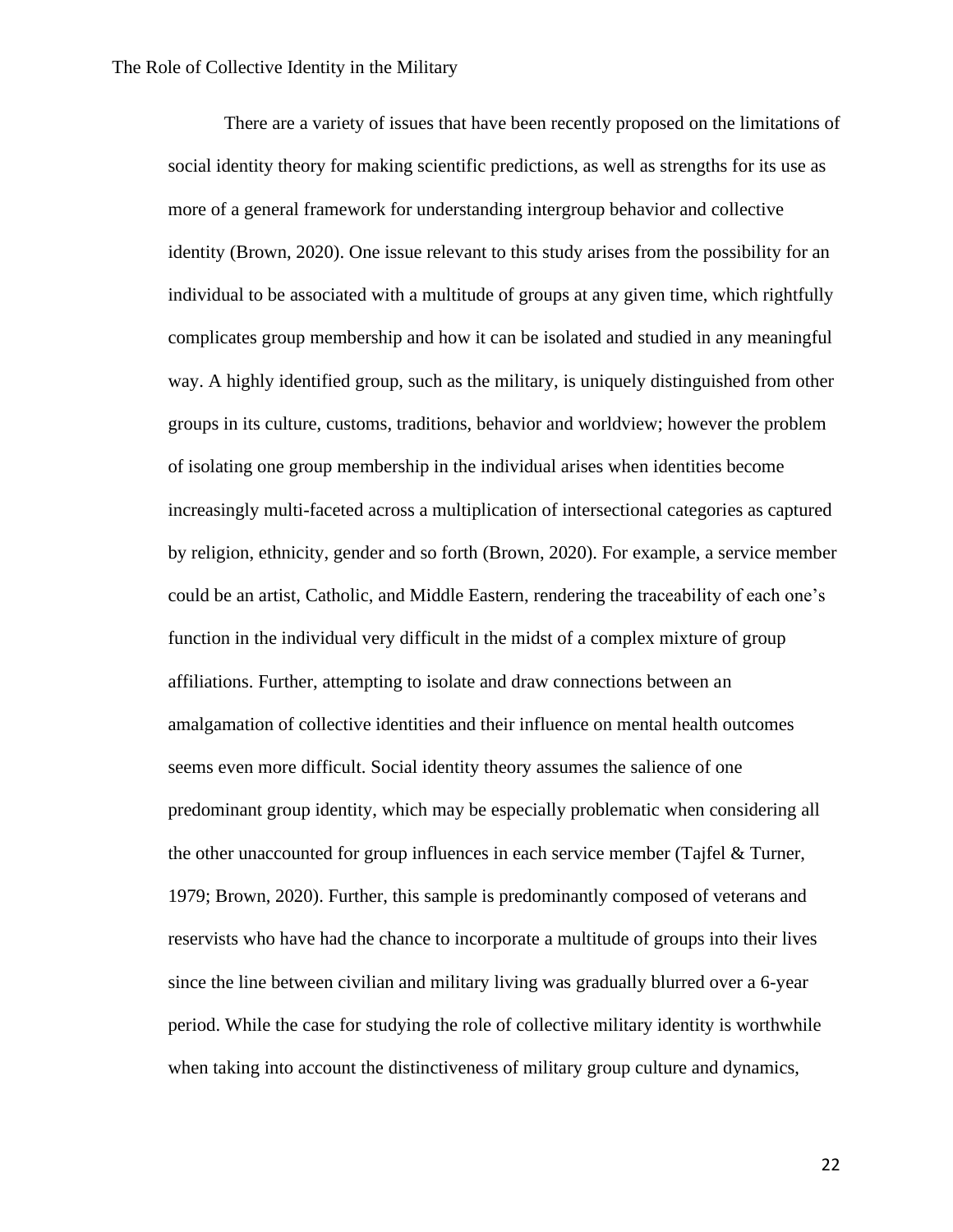future studies may benefit from gaining a larger picture of the salience of other group identities and/or involvements operating in service members in comparison to collective military identity. This could provide insight into the degree to which veterans are beginning to socially integrate in civilian society upon returning from war.

The collective-self-esteem scale is designed to capture the degree to which an individual feels that a particular group is an important part of their self-concept (CSES; Luhtanen & Crocker, 1992), but it does not capture positive or negative evaluations of the contributing role of a given collective identity. Collective self-esteem is a construct that is predicated on social identity theory, operating on the assumption that individuals who endorse a strong sense of belonging to a group would do so with positive attribution (Luhtanen & Crocker, 1992; Tajfel, 1974). However, an individual could very well feel that they strongly belong to a group and that it plays a central role in their self-concept, but simultaneously feel that it is playing a negative rather than positive role. In other words, while the ingroup could be a source of positive distinctiveness for the individual, I don't see why it could not also be a source of negative distinctiveness especially when considering the complexity of a group's associations. For example, there is evidence that suggests that psychological problems are often stigmatized in military populations, creating a barrier for pursuing help (Greene-Shortridge et al., 2007); therefore negative aspects of a group's culture may factor into those who strongly identify with the military. In this study and due to the limitations of the collective-self-esteem scale, I did not capture whether service members would evaluate their varying levels of collective military identification as positive and beneficial, or negative and detrimental. While one could argue that according to the CSES, service members who endorsed high levels of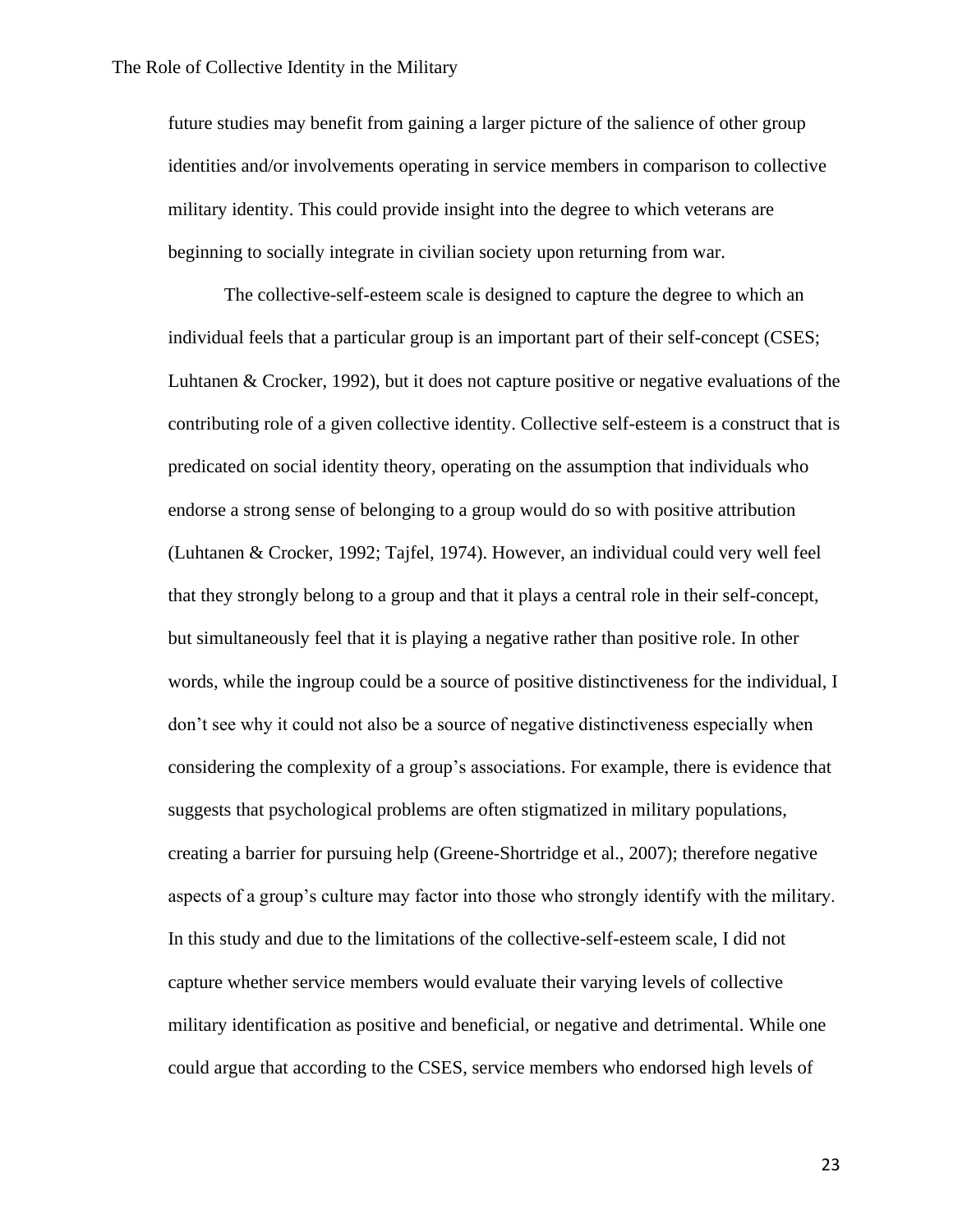collective self-esteem did so because the military plays both an important and positive role in their self-concept, I find the CSES lacking the necessary valence for differentiating between positive or negative evaluations of one's collective military identity. Having access to the evaluations service members have of the role of their collective military identity in their life would provide a greater understanding of whether it is functioning positively or negatively in the individual. Further, gathering qualitative data from combat exposed veterans may prove useful for gaining the necessary insight on the stories they tell about their military experiences and identity.

Another limitation in this study is due to a limited analyses of combat exposure, where I only considered the presence of combat exposure and not associations with different kinds of combat exposure. One researcher claimed that combat exposure alone is a rudimentary indicator, while more attention should be paid to broader kinds of trauma such as the exposure to the dead and wounded outside of direct combat (Schnittker, 2018). The importance of this arises from the multiplicity of roles assigned to service members (medical personnel) who may not experience direct exposure to combat, but still experience the equally traumatizing after-effects of those who are dead or wounded. In this study, I did not explore different kinds of war-related experiences and their relationships with different mental health outcomes. Future studies would benefit greatly from investigating more specific links between types of trauma experienced, with and without combat, in relation to mental health outcomes.

Lastly, this study is cross-sectional in nature, and thereby limiting all causal interpretations of the relationships between the variables. It is not clear whether service members had strong levels of collective military identification prior to being exposed to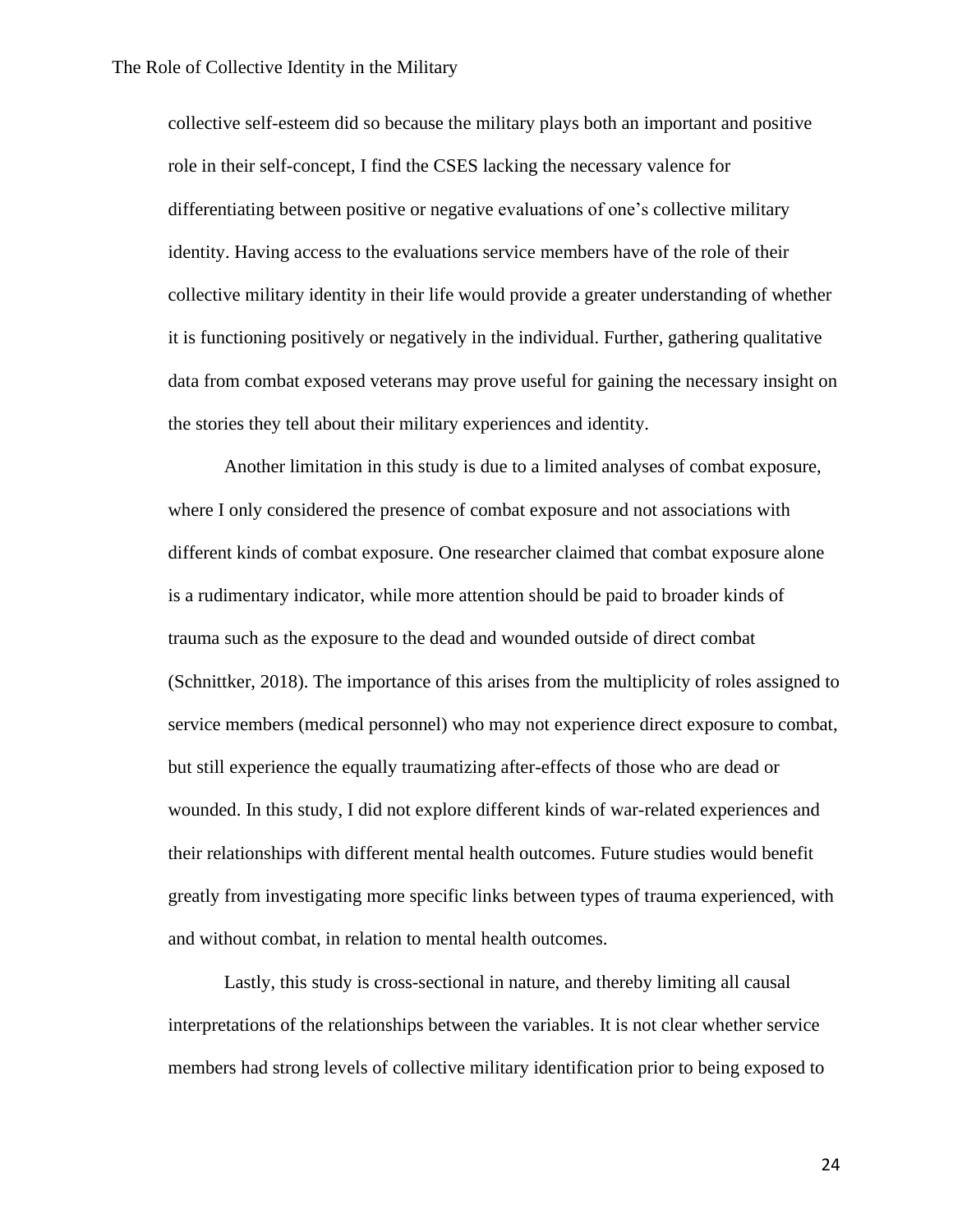combat or after being exposed to combat, or before or after the emergence of PTSD symptoms. The moderation hypotheses in this study may lead to more interesting results in active duty samples and with longitudinal designs, by gaining a more precise picture of pre-deployment levels of collective military identity and then examining those levels of collective military identity in relation to buffering effects on psychological health both during deployment and after. Future studies should employ longitudinal designs to clarify the causal relationships between these variables.

#### **Implications**

Further research is needed on the role of collective military identity in relation to PTSD symptomology, both in active duty samples and separated service members who are transitioning back into civilian living. It is not yet clear why collective military identity is positively and significantly associated with PTSD symptoms, and whether it is sample-dependent (active duty vs. veterans). It is also not clear how levels of collective military identity will vary both before and after exposure to combat. If we gain a greater understanding of the complexity of these relationships, we may discover the conditions under which collective military identity may be beneficial, detrimental or even indirectly related to psychological health and resilience. For example, strong levels of collective military identity may not be advantageous for separated service members attempting to start new lives as civilians, especially if it is a pressing reminder of trauma or alienation in the civilian world – but may be suitable during deployment for maximizing social support. It could also be the case that stronger levels of collective military identification may indicate the presence of stronger social bonds within one's unit, which creates the capacity for greater trauma via experiencing the injury or loss of a close friend in war.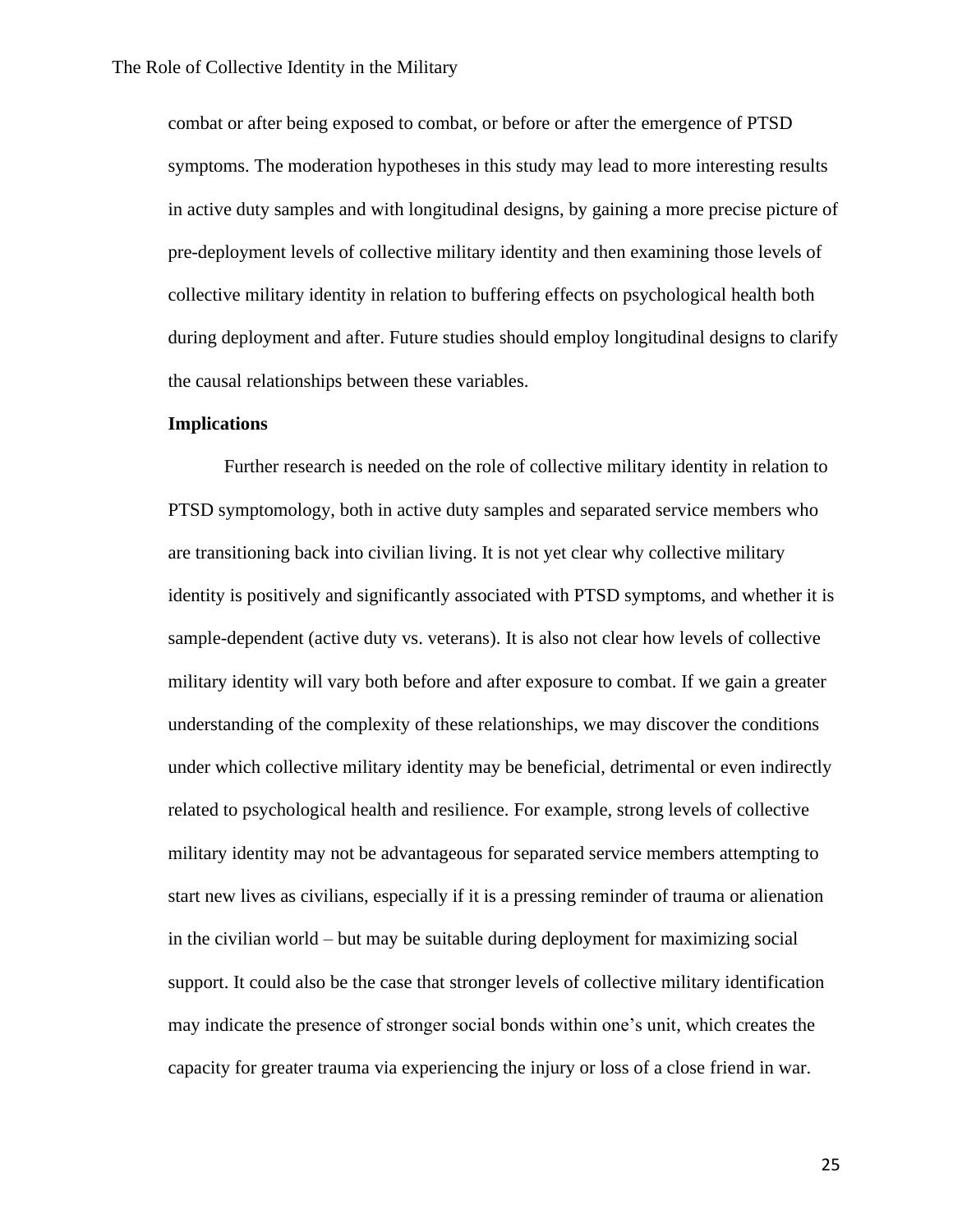Additionally, the role of collective military identity should be investigated in active duty military populations by virtue of its potential influence on unit cohesion. Do varying levels of collective military identity impact the performance levels of active duty service members within their units? Could there be any potential negative effects of group identification across differing military samples? With further knowledge of this topic, we can gauge where and when collective military identity is salient in its influence on psychological health and resilience, whether prior to deployment in active duty samples, or after separation from the military in veterans and for better or worse. If varying levels of collective military identity prove important, such findings can inform resilience training programs, and interventions for strengthening group cohesion and identification in active duty military personnel. Research on this topic can also contribute to a growing need in assisting the transition of service members back to civilian living, especially if pursuing social integration with new groups (e.g., faith-based communities, sports teams) rooted in the civilian context may be of aid (Angel et al., 2018; Meredith et al., 2011; Mobbs & Bonanno, 2018).

### **Conclusion**

In summary, the results of this study suggest that US veterans and reservists who report that the military plays an important role in their sense of identity also counterintuitively show higher rates of PTSD symptoms and exposure to combat. This study is among the first to explore psychological health associations with the importance of the role of the military to the identity of service members. The implications suggest that there is an ongoing need to investigate and provide for the social and psychological needs of veterans and reservists adjusting to civilian living, as well as to examine the potential role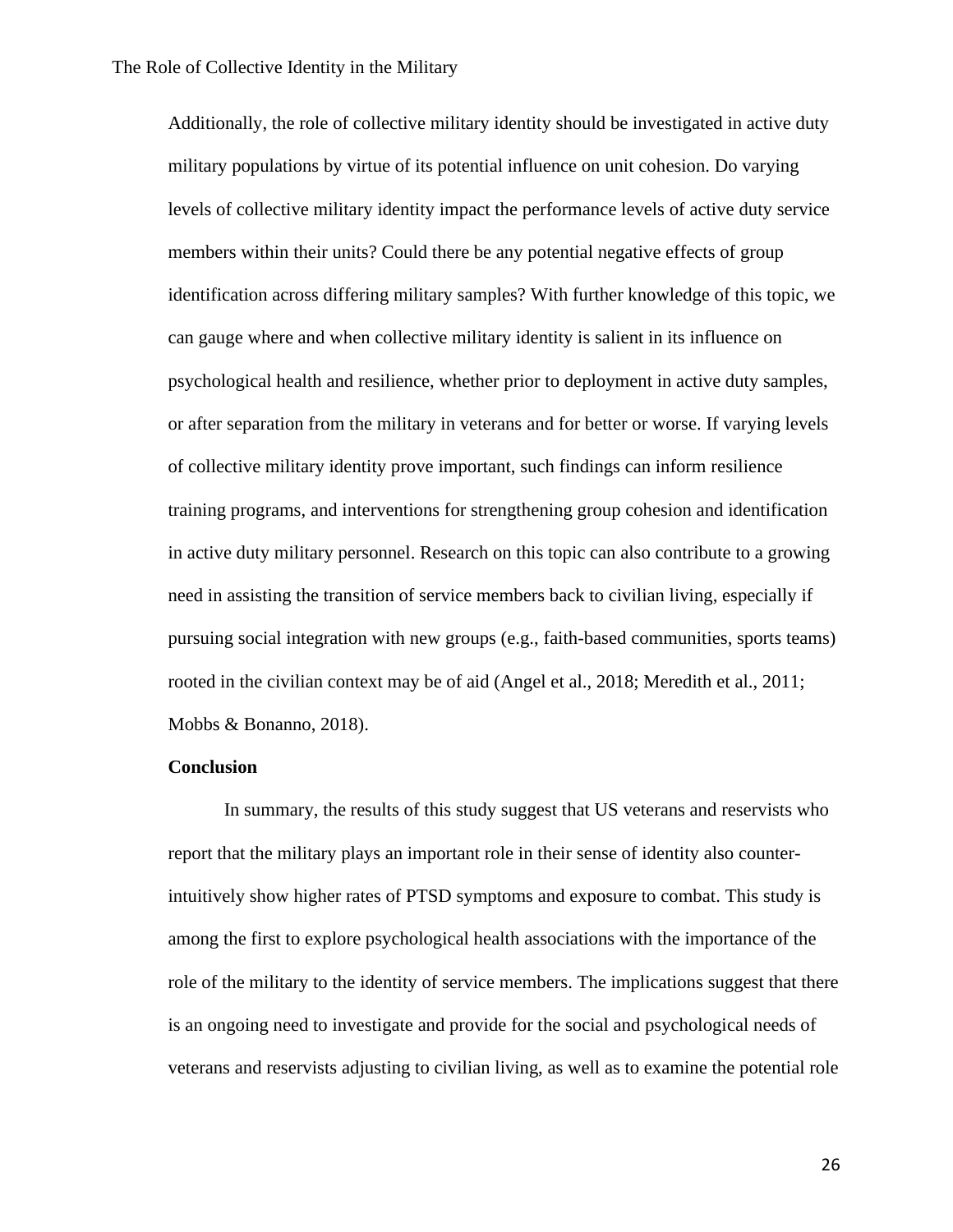of collective military identity in relation to resilience and psychological health in active duty samples. Future studies should investigate these questions using a more rigorous methodology.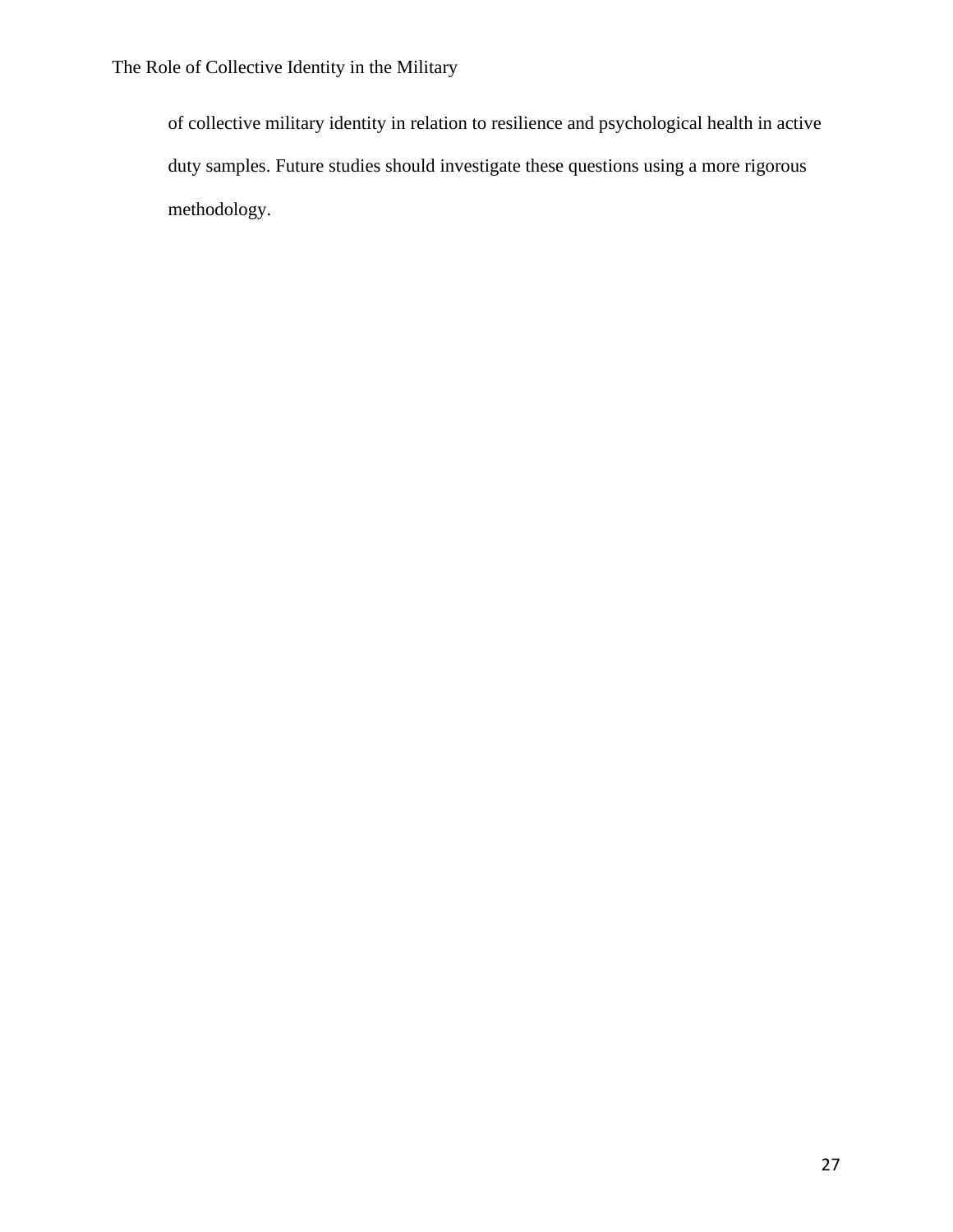The Role of Collective Identity in the Military

#### **References**

- American Psychiatric Association. (2013). *Diagnostic and statistical manual of mental disorders* (5th ed.). https://doi.org/10.1176/appi.books.978089042559
- Angel, C. M., Smith, B. P., Pinter, J. M., Young, B. B., Armstrong, N. J., Quinn, J. P., Brostek, D. F., Goodrich, D. E., Hoerster, K. D., & Erwin, M. S. (2018). Team Red, White & Blue: A community-based model for harnessing positive social networks to enhance enrichment outcomes in military veterans reintegrating to civilian life. *Translational Behavioral Medicine*, *8*(4), 554–564. https://doi.org/10.1093/tbm/iby050
- Aronson, E., & Mills, J. (1959). The effect of severity of initiation on liking for a group. *The Journal of Abnormal and Social Psychology*, *59*(2), 177–181. https://doi.org/10.1037/h0047195
- Arpin, S. N., Starkey, A. R., Mohr, C. D., Greenhalgh, A. M. D., & Hammer, L. B. (2018). "A well spent day brings happy sleep": A dyadic study of capitalization support in militaryconnected couples. *Journal of Family Psychology*, *32*(7), 975–985. http://dx.doi.org/10.1037/fam0000469
- Başoğlu, M., Mineka, S., Paker, M., Aker, T., Livanou, M., & Gök, S. (1997). Psychological preparedness for trauma as a protective factor in survivors of torture. *Psychological Medicine*, *27*(6), 1421–1433. https://doi.org/10.1017/s0033291797005679
- Bliese, P. D., Wright, K. M., Adler, A. B., Cabrera, O., Castro, C. A., & Hoge, C. W. (2008). Validating the primary care posttraumatic stress disorder screen and the posttraumatic stress disorder checklist with soldiers returning from combat. *Journal of Consulting and Clinical Psychology*, *76*(2), 272–281. https://doi.org/10.1037/0022-006X.76.2.272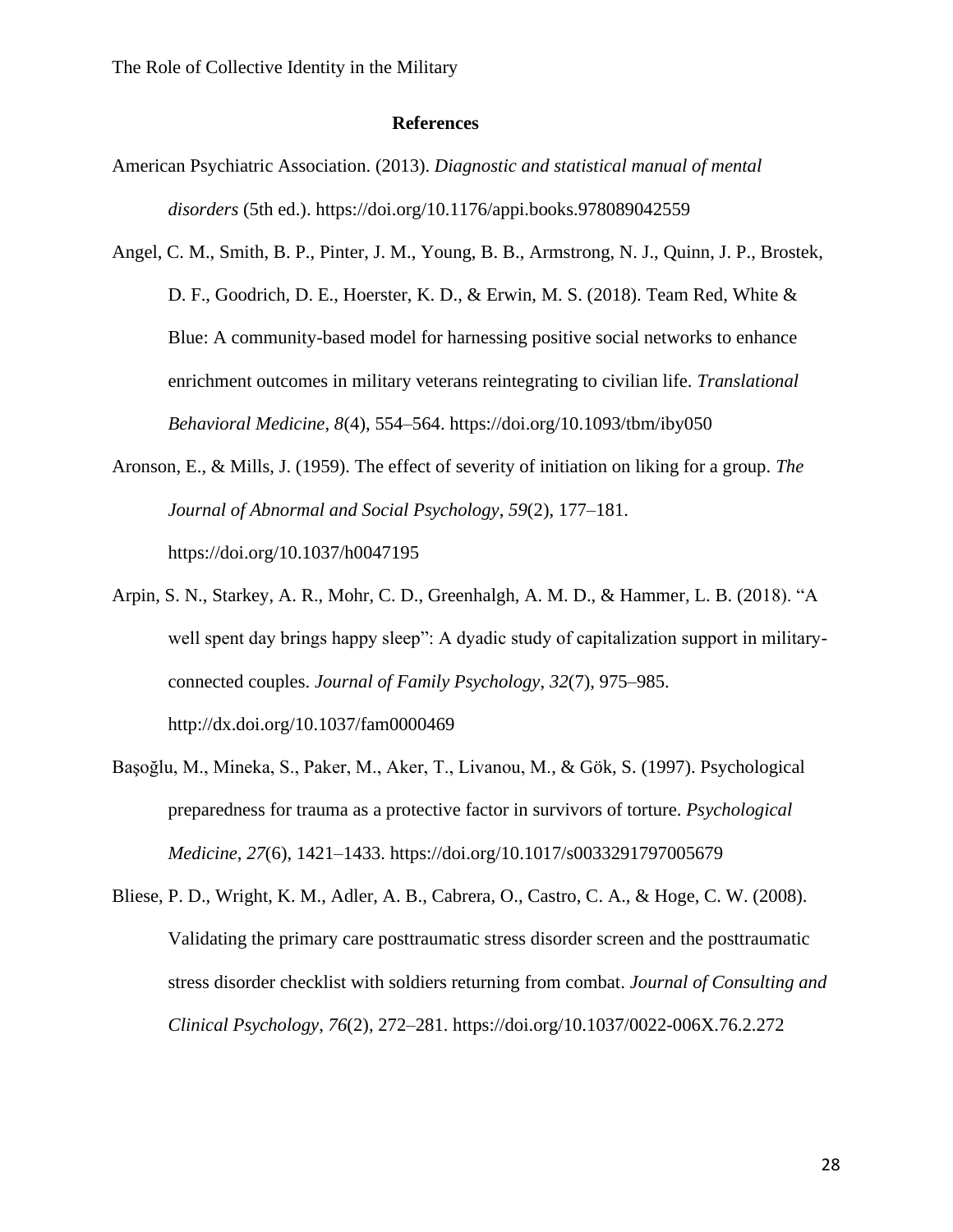Bonanno, G. A., Mancini, A. D., Horton, J. L., Powell, T. M., LeardMann, C. A., Boyko, E. J., Wells, T. S., Hooper, T. I., Gackstetter, G. D., Smith, T. C., & Team, F. the M. C. S. (2012). Trajectories of trauma symptoms and resilience in deployed US military service members: Prospective cohort study. *The British Journal of Psychiatry*, *200*(4), 317–323. https://doi.org/10.1192/bjp.bp.111.096552

Brewin, C. R., Garnett, R., & Andrews, B. (2011). Trauma, identity and mental health in UK military veterans. *Psychological Medicine*, *41*(8), 1733–1740. https://doi.org/10.1017/S003329171000231X

- Brewin, Chris R., Andrews, B., & Valentine, J. D. (2000). Meta-analysis of risk factors for posttraumatic stress disorder in trauma-exposed adults. *Journal of Consulting and Clinical Psychology*, *68*(5), 748–766. https://doi.org/10.1037/0022-006X.68.5.748
- Brown, R. (2020). The social identity approach: Appraising the Tajfellian legacy. *British Journal of Social Psychology*, *59*(1), 5–25. https://doi.org/10.1111/bjso.12349
- Cohen, S., Kamarck, T., & Mermelstein, R. (1983). A global measure of perceived stress. *Journal of Health and Social Behavior*, *24*(4), 385–396. JSTOR. https://doi.org/10.2307/2136404
- Coll, J. E., Weiss, E., & Metal, M. (2011). The influence of military culture and veteran worldviews on mental health treatment: Practice implications for combat veteran helpseeking and wellness. *The International Journal of Health, Wellness, and Society*, *1*(2), 75–86. https://doi.org/10.18848/2156-8960/CGP/v01i02/41168
- Donoho, C. J., Bonanno, G. A., Porter, B., Kearney, L., & Powell, T. M. (2017). A decade of war: Prospective trajectories of posttraumatic stress disorder symptoms among deployed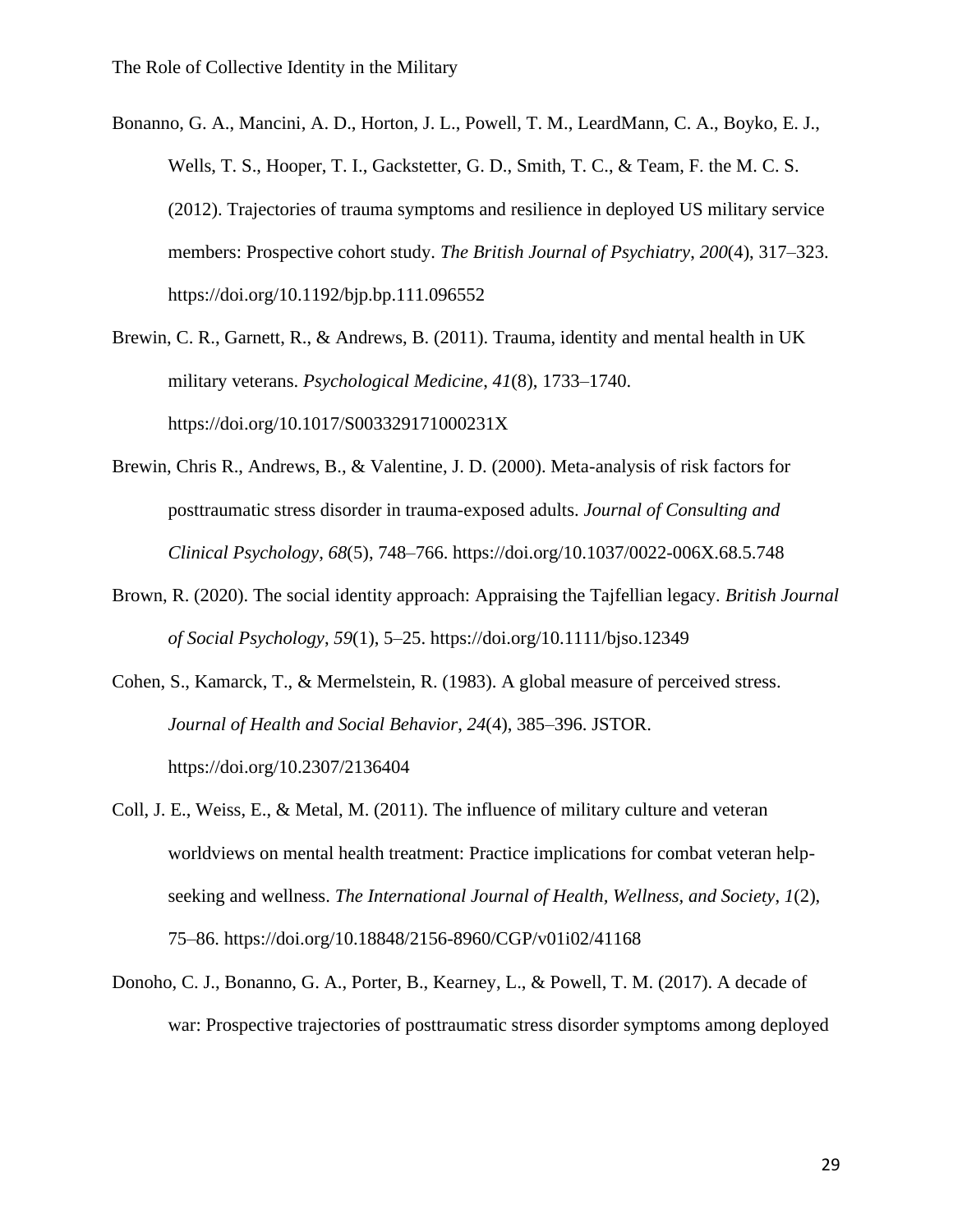us military personnel and the influence of combat exposure. *American Journal of* 

*Epidemiology*, *186*(12), 1310–1318. https://doi.org/10.1093/aje/kwx318

- Greenaway, K. H., Haslam, S. A., Cruwys, T., Branscombe, N. R., Ysseldyk, R., & Heldreth, C. (2015). From "we" to "me": Group identification enhances perceived personal control with consequences for health and well-being. *Journal of Personality and Social Psychology*, *109*(1), 53–74. https://doi.org/10.1037/pspi0000019
- Greene-Shortridge, T. M., Britt, T. W., & Castro, C. A. (2007). The stigma of mental health problems in the military. *Military Medicine*, *172*(2), 157–161. https://doi.org/10.7205/MILMED.172.2.157
- Hammer, L. B., Wan, W. H., Brockwood, K. J., Bodner, T., & Mohr, C. D. (2019). Supervisor support training effects on veteran health and work outcomes in the civilian workplace. *Journal of Applied Psychology*, *104*(1), 52–69. http://dx.doi.org/10.1037/apl0000354
- Hammer, L. B., Wan, W. H., Brockwood, K. J., Mohr, C. D., & Carlson, K. F. (2017). Military, work, and health characteristics of separated and active service members from the study for employment retention of veterans (SERVe). *Military Psychology*, *29*(6), 491–512. https://doi.org/10.1037/mil0000196
- Haslam, C., Jetten, J., Cruwys, T., Dingle, G., & Haslam, S. A. (2018). *The New Psychology of Health: Unlocking the Social Cure*. Routledge.
- Haslam, S. A., O'Brien, A., Jetten, J., Vormedal, K., & Penna, S. (2005). Taking the strain: Social identity, social support, and the experience of stress. *British Journal of Social Psychology*, *44*(3), 355–370. https://doi.org/10.1348/014466605X37468
- Hoge, C. W., Castro, C. A., Messer, S. C., McGurk, D., Cotting, D. I., & Koffman, R. L. (2004). Combat Duty in Iraq and Afghanistan, Mental Health Problems, and Barriers to Care.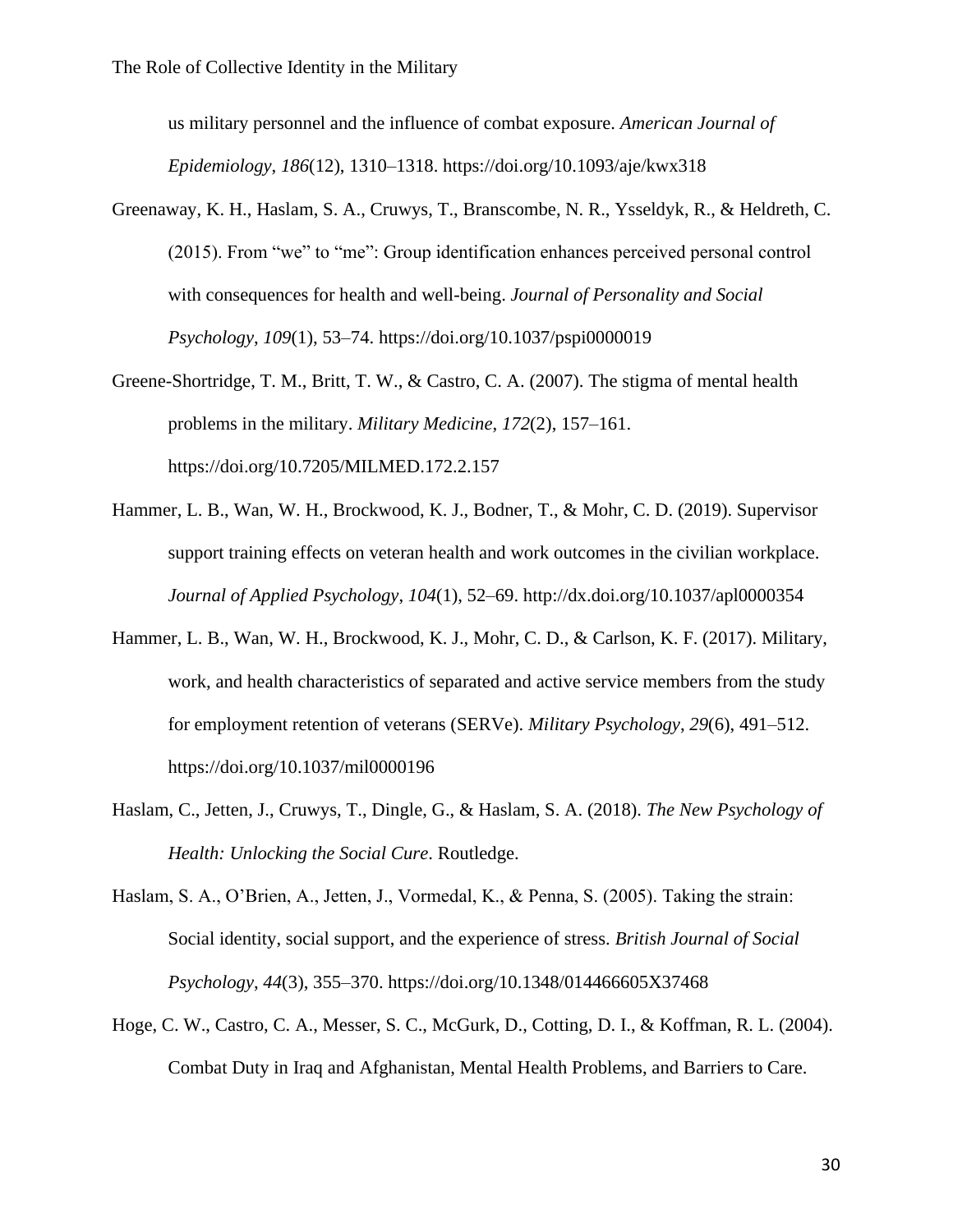*New England Journal of Medicine*, *351*(1), 13–22.

https://doi.org/10.1056/NEJMoa040603

- Hogg, M. A. (2016). Social Identity Theory. In S. McKeown, R. Haji, & N. Ferguson (Eds.), *Understanding peace and conflict through social identity theory: Contemporary global perspectives* (pp. 3–17). Springer International Publishing. https://doi.org/10.1007/978-3- 319-29869-6\_1
- Jetten, J., Haslam, S. A., Cruwys, T., Greenaway, K. H., Haslam, C., & Steffens, N. K. (2017). Advancing the social identity approach to health and well-being: Progressing the social cure research agenda: Applying the social cure. *European Journal of Social Psychology*, *47*(7), 789–802. https://doi.org/10.1002/ejsp.2333
- Jones, J. M., Williams, W. H., Jetten, J., Haslam, S. A., Harris, A., & Gleibs, I. H. (2012). The role of psychological symptoms and social group memberships in the development of post-traumatic stress after traumatic injury. *British Journal of Health Psychology*, *17*(4), 798–811. https://doi.org/10.1111/j.2044-8287.2012.02074.x
- Keane, T. M., Fairbank, J. A., Caddell, J. M., Zimering, R. T., Taylor, K. L., & Mora, C. A. (1989). Clinical evaluation of a measure to assess combat exposure. *Psychological Assessment: A Journal of Consulting and Clinical Psychology*, *1*(1), 53–55. https://doi.org/10.1037/1040-3590.1.1.53

Kessler, R. C., Andrews, G., Colpe, L. J., Hiripi, E., Mroczek, D. K., Normand, S.-L. T., Walters, E. E., & Zaslavsky, A. M. (2002). Short screening scales to monitor population prevalences and trends in non-specific psychological distress. *Psychological Medicine*, *32*(6), 959–976. https://doi.org/10.1017/S0033291702006074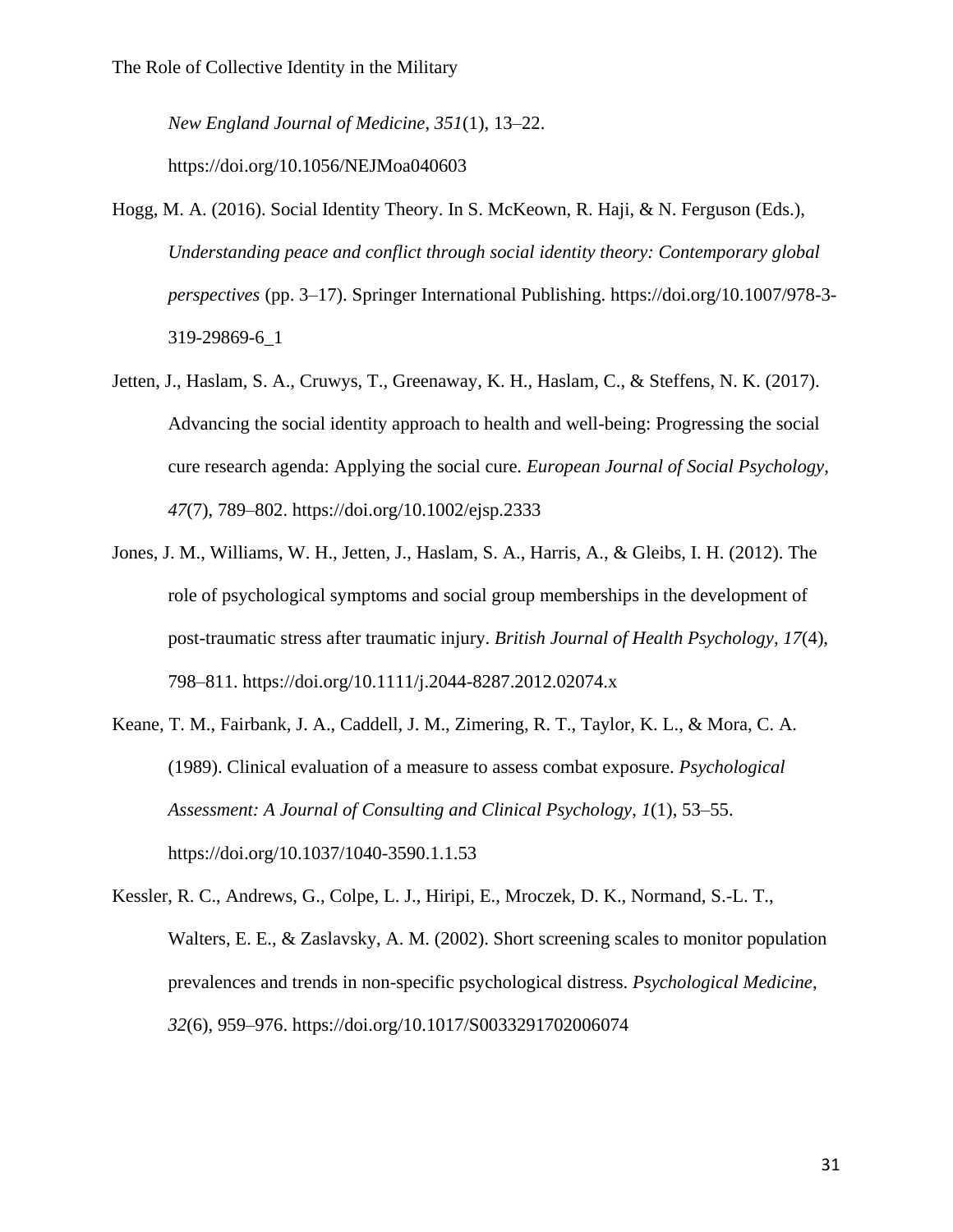Killgore, W. D. S., Cotting, D. I., Thomas, J. L., Cox, A. L., McGurk, D., Vo, A. H., Castro, C. A., & Hoge, C. W. (2008). Post-combat invincibility: Violent combat experiences are associated with increased risk-taking propensity following deployment. *Journal of Psychiatric Research*, *42*(13), 1112–1121.

https://doi.org/10.1016/j.jpsychires.2008.01.001

Kyprianides, A., Easterbrook, M. J., & Brown, R. (2019). Group identities benefit well-being by satisfying needs. *Journal of Experimental Social Psychology*, *84*, 103836. https://doi.org/10.1016/j.jesp.2019.103836

- Luhtanen, R., & Crocker, J. (1992). A collective self-esteem scale: Self-evaluation of one's social identity. *Personality and Social Psychology Bulletin*, *18*(3), 302–318. https://doi.org/10.1177/0146167292183006
- McCabe, C. T., Mohr, C. D., Hammer, L. B., & Carlson, K. F. (2019). PTSD symptomology and motivated alcohol use among military service members: Testing a conditional indirect effect model of social support. *Substance Use & Misuse; Philadelphia*, *54*(2), 257–270. http://dx.doi.org/10.1080/10826084.2018.1517176
- Meredith, L. S., Sherbourne, C. D., Gaillot, S. J., Hansell, L., Ritschard, H. V., Parker, A. M., & Wrenn, G. (2011). Promoting psychological resilience in the U.S. military. *Rand Health Quarterly*, *1*(2). https://www.ncbi.nlm.nih.gov/pmc/articles/PMC4945176/

Miller, K. E., & Rasmussen, A. (2010). War exposure, daily stressors, and mental health in conflict and post-conflict settings: Bridging the divide between trauma-focused and psychosocial frameworks. *Social Science & Medicine*, *70*(1), 7–16. https://doi.org/10.1016/j.socscimed.2009.09.029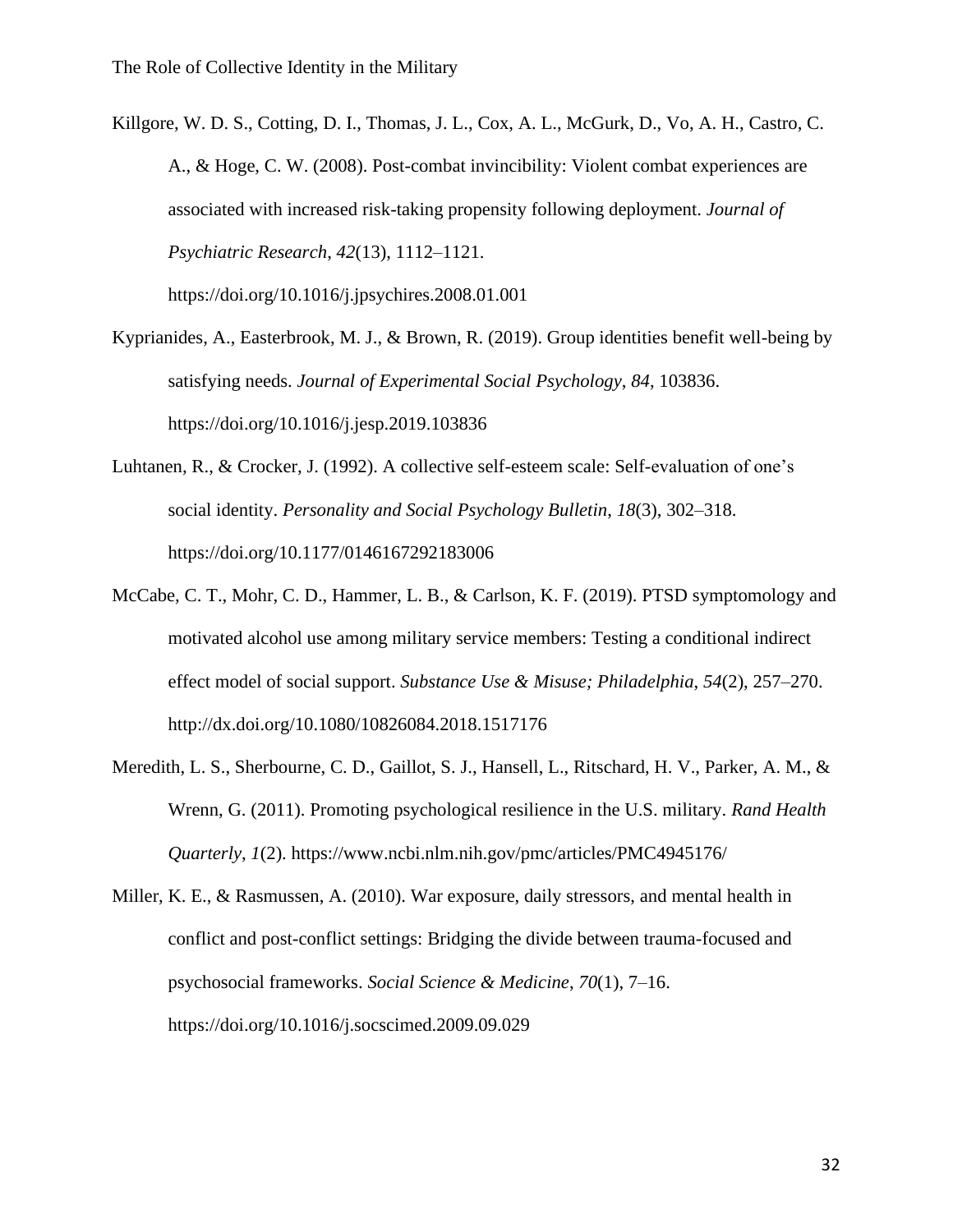- Mobbs, M. C., & Bonanno, G. A. (2018). Beyond war and PTSD: The crucial role of transition stress in the lives of military veterans. *Clinical Psychology Review*, *59*, 137–144. https://doi.org/10.1016/j.cpr.2017.11.007
- Mohr, C. D., McCabe, C. T., Haverly, S. N., Hammer, L. B., & Carlson, K. F. (2018). Drinking motives and alcohol use: The SERVe Study of U.S. current and former service members. *Journal of Studies on Alcohol and Drugs*, *79*(1), 79–87. http://dx.doi.org/10.15288/jsad.2018.79.79
- Muldoon, O. T., Lowe, R. D., & Schmid, K. (2016). Identity and psychological health. In *Understanding peace and conflict through social identity theory: Contemporary global perspectives* (pp. 135–144). Springer International Publishing.
- Park, C. L., & AI, A. L. (2006). Meaning Making and Growth: New directions for research on survivors of trauma. *Journal of Loss and Trauma*, *11*(5), 389–407. https://doi.org/10.1080/15325020600685295
- Rohall, D. E., Prokopenko, O., Ender, M. G., & Matthews, M. D. (2014). *The role of collective and personal self-esteem in a military context*. Curr Res Soc Psychol, 22(2), 10-21.
- Rugo, K. F., Leifker, F. R., Drake-Brooks, M. M., Snell, M. B., Bryan, C. J., & Bryan, A. O. (2020). Unit cohesion and social support as protective factors against suicide risk and depression among National Guard service members. *Journal of Social and Clinical Psychology*, *39*(3), 214–228. https://doi.org/10.1521/jscp.2020.39.3.214
- Schnittker, J. (2018). Scars: The long-term effects of combat exposure on health. *Socius*, *4*, 2378023118813017. https://doi.org/10.1177/2378023118813017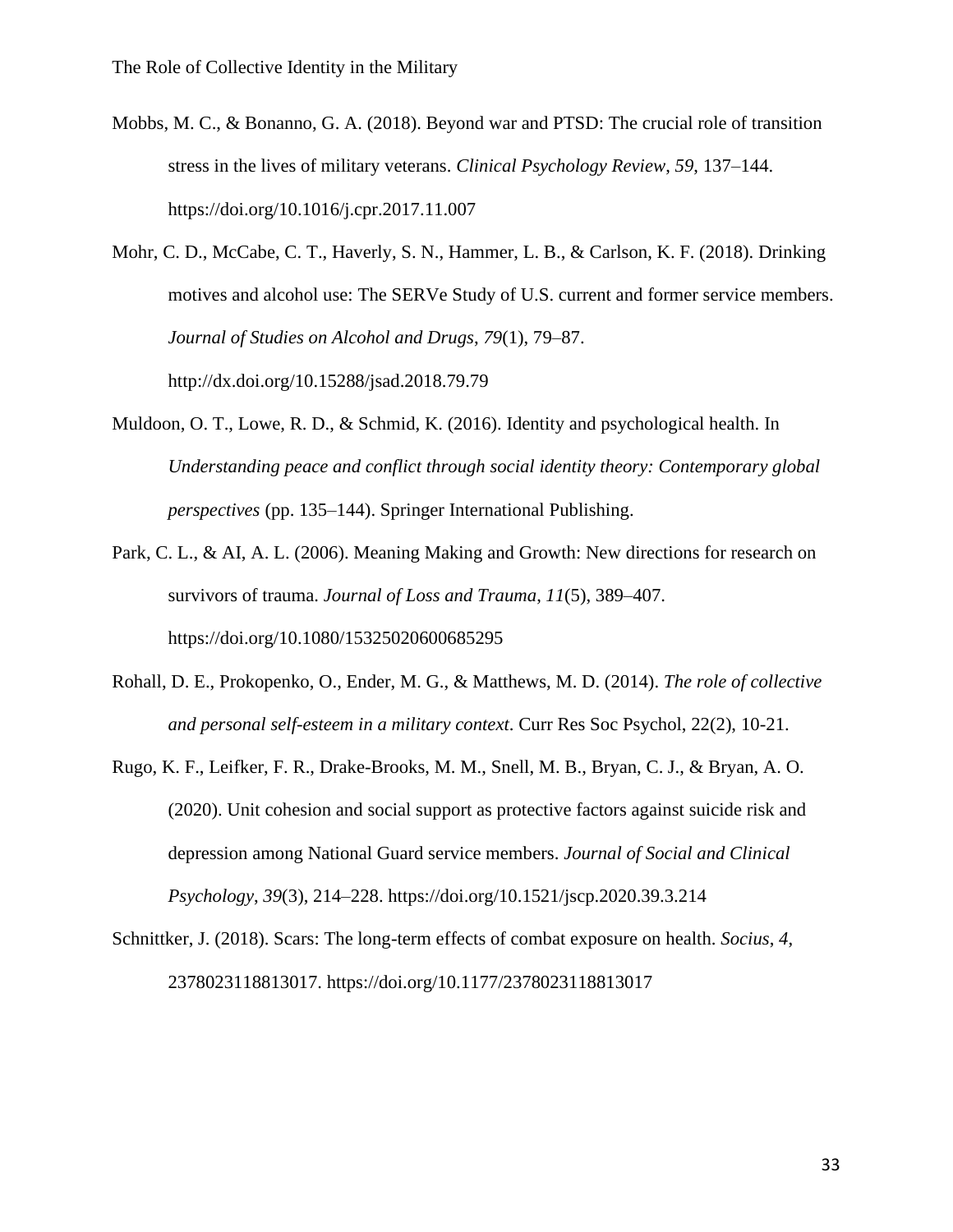- Solomon, Z., & Mikulincer, M. (2006). Trajectories of PTSD: A 20-year longitudinal study. *American Journal of Psychiatry*, *163*(4), 659–666. https://doi.org/10.1176/ajp.2006.163.4.659
- Turner, J. C., & Tajfel, H. (1986). The social identity theory of intergroup behavior. Psychology of intergroup relations, 5, 7-24.
- Tajfel, H. (1974). Social identity and intergroup behaviour. *Information (International Social Science Council)*, *13*(2), 65–93. https://doi.org/10.1177/053901847401300204
- Vinokur, A. D., Pierce, P. F., Lewandowski-Romps, L., Hobfoll, S. E., & Galea, S. (2011). Effects of war exposure on air force personnel's mental health, job burnout and other organizational related outcomes. *Journal of Occupational Health Psychology*, *16*(1), 3– 17. http://dx.doi.org.proxy.lib.pdx.edu/10.1037/a0021617
- Xue, C., Ge, Y., Tang, B., Liu, Y., Kang, P., Wang, M., & Zhang, L. (2015). A meta-analysis of risk factors for combat-related PTSD among military personnel and veterans. *PLOS ONE*, *10*(3), e0120270. https://doi.org/10.1371/journal.pone.0120270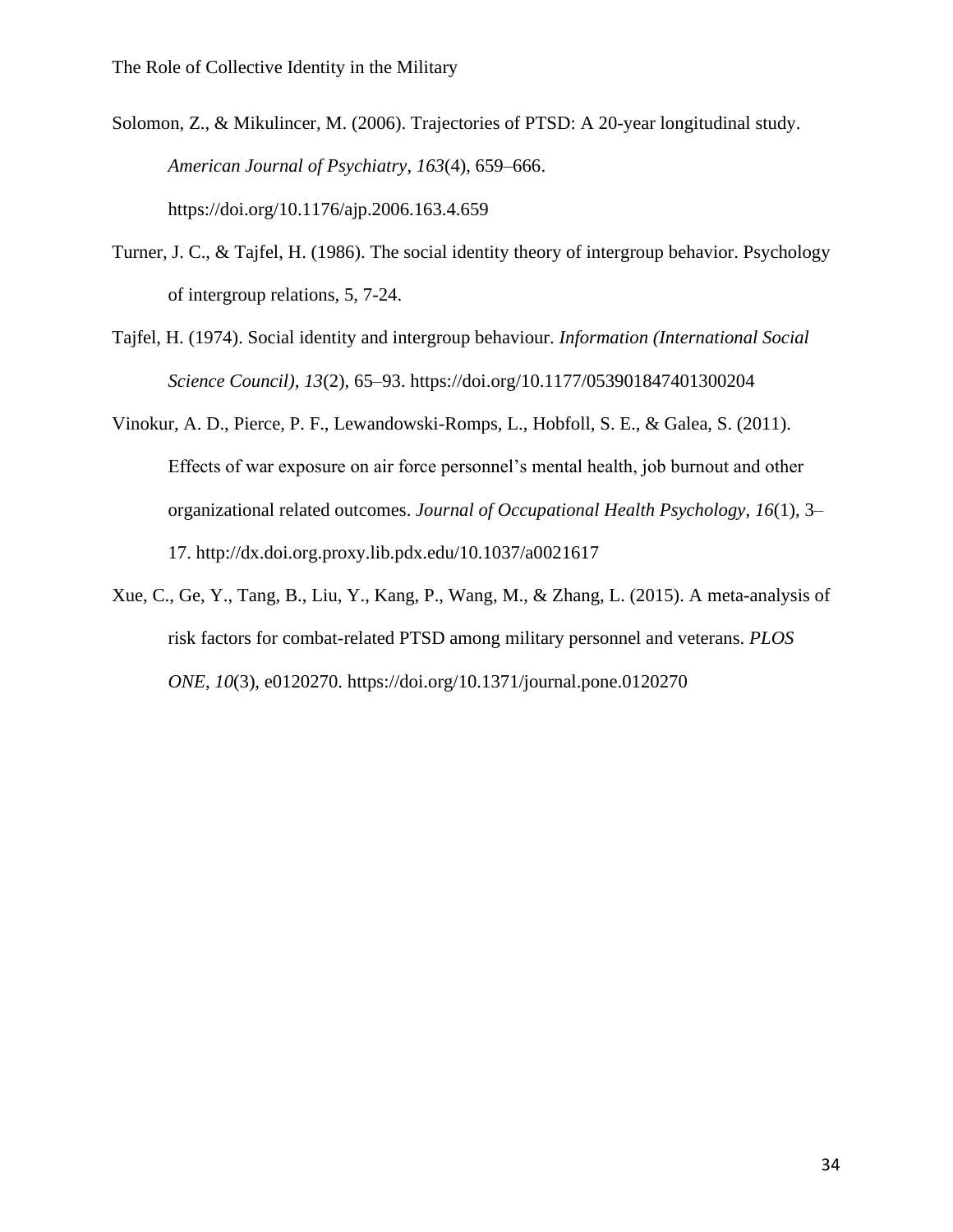|                                          |                  |                                                                          |                                                               |                                                                                  | Correlations                                        |                                                                                        |                                        |                       |                       |                  |  |
|------------------------------------------|------------------|--------------------------------------------------------------------------|---------------------------------------------------------------|----------------------------------------------------------------------------------|-----------------------------------------------------|----------------------------------------------------------------------------------------|----------------------------------------|-----------------------|-----------------------|------------------|--|
|                                          |                  | <b>GS</b>                                                                |                                                               | $\sim$                                                                           | $\dot{\phantom{1}}$                                 |                                                                                        | s.                                     | Ö                     |                       | ∞                |  |
| 1. Combat Exposure                       | 6.4<br>6.4       |                                                                          |                                                               |                                                                                  |                                                     |                                                                                        |                                        |                       |                       |                  |  |
| 2. Collective Self-Esteem                | 3.78             |                                                                          |                                                               |                                                                                  |                                                     |                                                                                        |                                        |                       |                       |                  |  |
| 3. Perceived Stress                      | 2.37             |                                                                          |                                                               |                                                                                  | $\overline{00}$                                     |                                                                                        |                                        |                       |                       |                  |  |
| 4. PTSD symptoms                         | 772              |                                                                          |                                                               |                                                                                  |                                                     |                                                                                        |                                        |                       |                       |                  |  |
| 5. Psychological Distress                | $\overline{.84}$ | $6.92$<br>$6.94$<br>$6.94$<br>$7.9$<br>$7.9$<br>$7.9$<br>$7.9$<br>$4.39$ | 1.00<br>21 ***<br>34 0 ***<br>35 0 - 08<br>40 - 08<br>41 3 ** | $1.00$<br>$11 * *$<br>$24 * * 12 * 07$<br>$-17 * 07$<br>$-17 * 07$<br>$-17 * 07$ | $-48**$<br>$-69**$<br>$-15**$<br>$-15**$<br>$-15**$ | $\frac{68}{3}$<br>$\frac{68}{3}$<br>$\frac{19}{3}$<br>$\frac{14}{3}$<br>$\frac{14}{3}$ |                                        |                       |                       |                  |  |
| 6. Gender                                | $\overline{16}$  |                                                                          |                                                               |                                                                                  |                                                     |                                                                                        |                                        |                       |                       |                  |  |
| 7. Military Rank                         | 2.36             |                                                                          |                                                               |                                                                                  |                                                     |                                                                                        | $1.00$<br>$03$ $34**$<br>$14*$<br>$03$ | $1.00$<br>$0.5$ $0.5$ |                       |                  |  |
| 8. Educational Level                     | 3.79             |                                                                          |                                                               |                                                                                  |                                                     |                                                                                        |                                        |                       | $\frac{1.00}{0.39**}$ | $\frac{1.00}{0}$ |  |
| 9. Length of Deployment                  | 7.91             |                                                                          | $\overline{C}$                                                |                                                                                  |                                                     |                                                                                        |                                        |                       |                       |                  |  |
| Notes. $N = 430. * p < .05, ** p < .01.$ |                  |                                                                          |                                                               |                                                                                  |                                                     |                                                                                        |                                        |                       |                       |                  |  |

*Means and Standard Deviations for and Correlations among Combat Exposure, Collective Self-Esteem, Posttraumatic Stress,*  Means and Standard Deviations for and Correlations among Combat Exposure, Collective Self-Esteem, Posttraumatic Stress, **Table 1**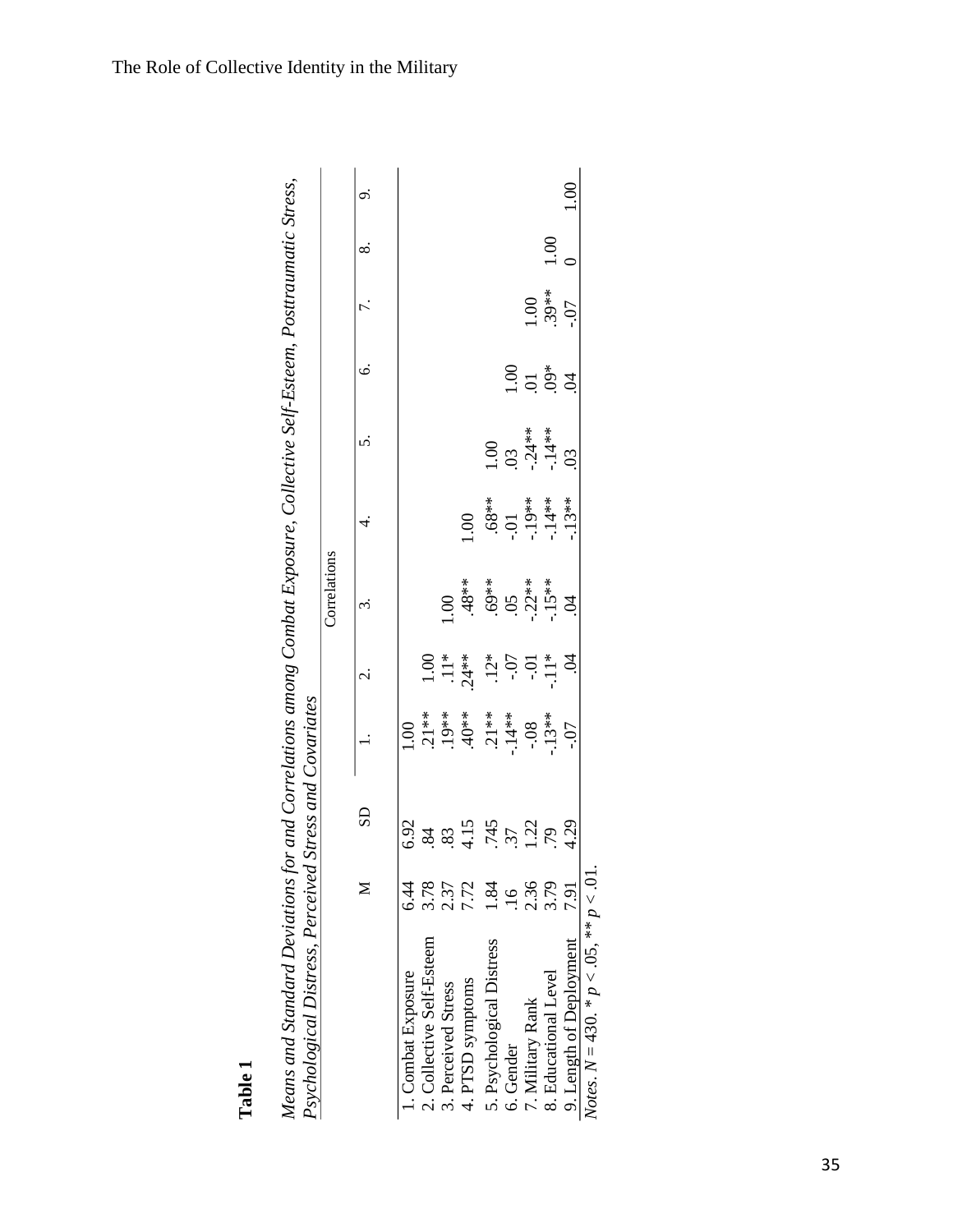# **Table 2**

|                                              | <i>PTSD</i> | Perceived     | Psych.          |
|----------------------------------------------|-------------|---------------|-----------------|
|                                              | Symptoms    | <b>Stress</b> | <i>Distress</i> |
|                                              | B           | B             | B               |
| <b>Combat Exposure</b>                       | $21***$     | $.02**$       | $.02***$        |
| <b>Collective Military Identity</b>          | $.83***$    | .07           | .08             |
| <b>Combat Exposure * Collective Military</b> | .02         | .01           | .01             |
| Identity                                     |             |               |                 |
| <b>Educational Level</b>                     | $-.33$      | $-.06$        | $-.06$          |
| Military Rank                                | $-52**$     | $-13***$      | $-13***$        |
| Length of Deployment                         | $-12**$     | .01           | .01             |
| Gender                                       | $-1.17*$    | $-26*$        | $-25*$          |
|                                              |             |               |                 |
| Adjusted $\mathbb{R}^2$                      | 0.23        | .09           | .11             |

# One-way ANOVA predicting Mental Health Outcomes

*Note*: \* $p < 0.05$ , \*\* $p < 0.01$ , \*\*\*  $p < 0.001$ . *B* represents unstandardized regression coefficients.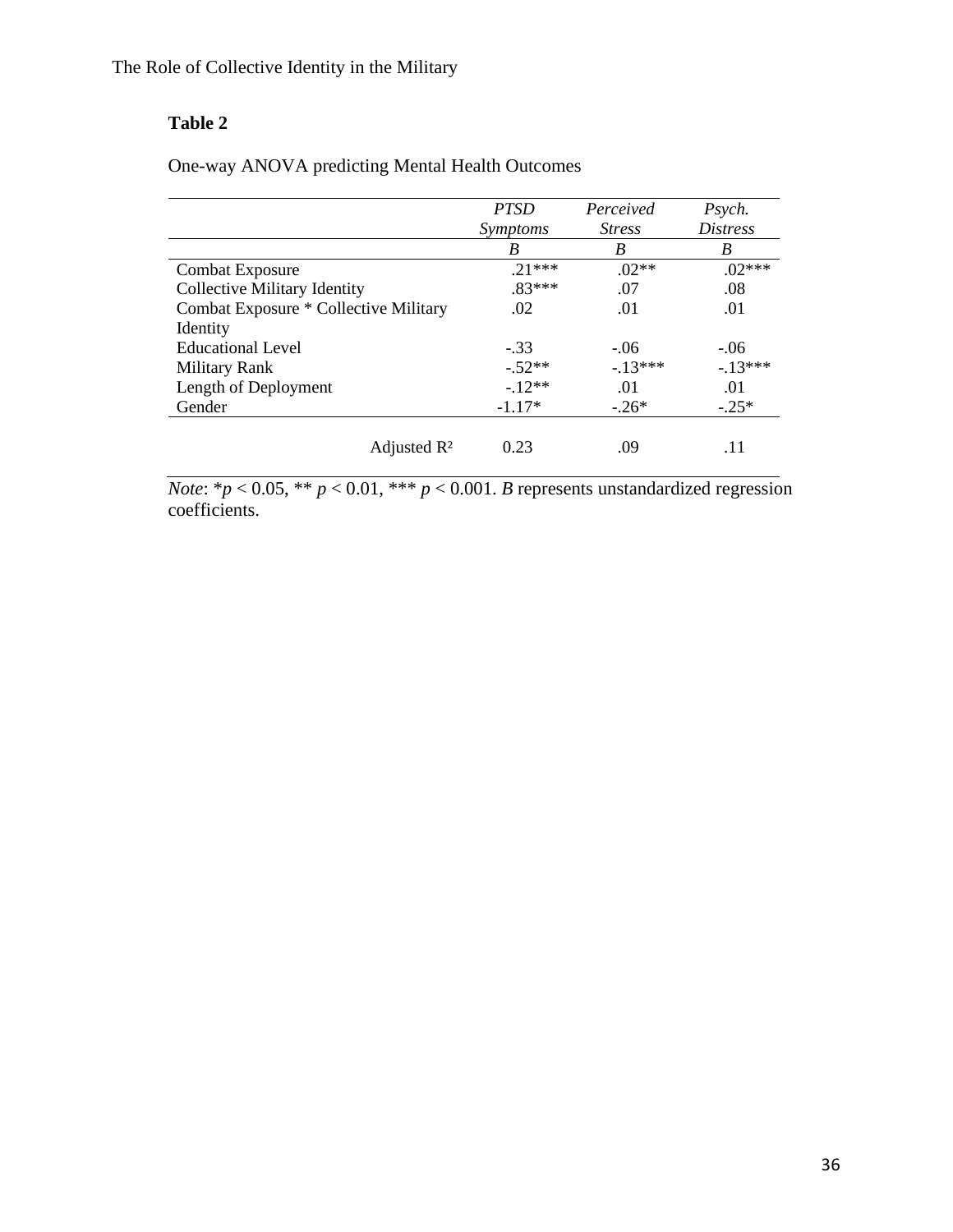The Role of Collective Identity in the Military